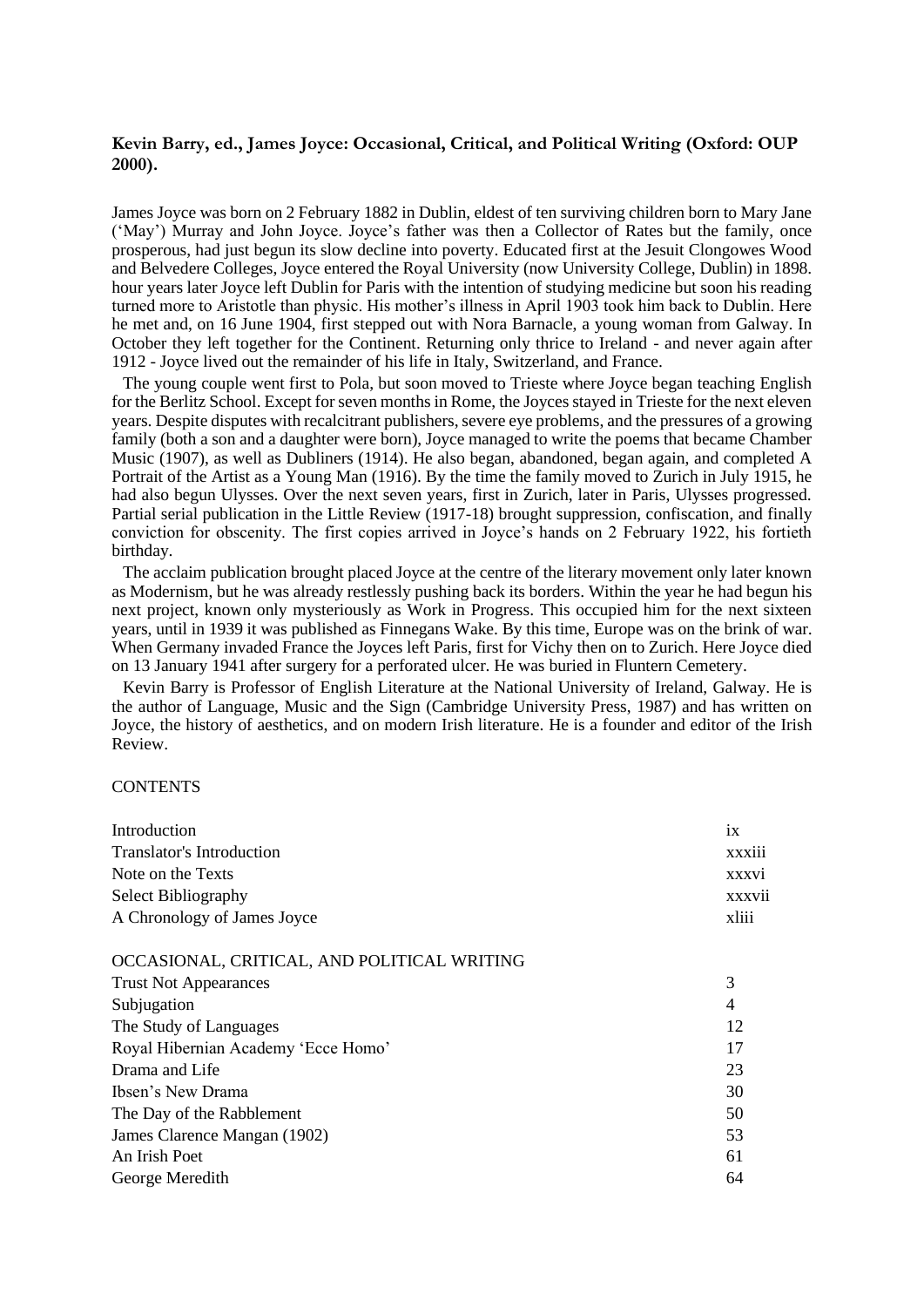| Today and Tomorrow in Ireland                                                     | 65  |
|-----------------------------------------------------------------------------------|-----|
| A Suave Philosophy                                                                | 67  |
| An Effort at Precision in Thinking                                                | 69  |
| <b>Colonial Verses</b>                                                            | 70  |
| Catilina                                                                          | 71  |
| The Soul of Ireland                                                               | 74  |
| The Motor Derby                                                                   | 77  |
| Aristotle on Education                                                            | 80  |
| A Ne'er-Do-Weel                                                                   | 81  |
| New Fiction                                                                       | 82  |
| A Peep into History                                                               | 84  |
| A French Religious Novel                                                          | 85  |
| <b>Unequal Verse</b>                                                              | 87  |
| Mr Arnold Graves's New Work                                                       | 88  |
| A Neglected Poet                                                                  | 90  |
| Mr Mason's Novels                                                                 | 91  |
| The Bruno Philosophy                                                              | 93  |
| Humanism                                                                          | 95  |
| Shakespeare Explained                                                             | 97  |
| Borlase and Son                                                                   | 99  |
| Empire-Building                                                                   | 100 |
| Aesthetics                                                                        | 102 |
| Ireland: Island of Saints and Sages                                               | 108 |
| James Clarence Mangan (1907)                                                      | 127 |
| The Irish Literary Renaissance                                                    | 137 |
| Fenianism: The Last Fenian                                                        | 138 |
| Home Rule Comes of Age                                                            | 142 |
| Ireland at the Bar                                                                | 145 |
| Oscar Wilde: The Poet of 'Salome'                                                 | 148 |
| The Battle between Bernard Shaw and the Censor: 'The Shewing-Up of Blanco Posnet' | 152 |
| The Home Rule Comet                                                               | 155 |
| A Curious History                                                                 | 160 |
| Realism and Idealism in English Literature (Daniel Defoe - William Blake)         | 163 |
| The Centenary of Charles Dickens                                                  | 183 |
| The Universal Literary Influence of the Renaissance                               | 187 |
| The Shade of Parnell                                                              | 191 |
| The City of the Tribes: Italian Memories in an Irish Port                         | 197 |
| The Mirage of the Fisherman of Aran: England's Safety Valve in Case of War        | 201 |
| <b>Politics and Cattle Disease</b>                                                | 206 |
| Programme Notes for the English Players                                           | 209 |
| from a Banned Writer to a Banned Singer                                           | 212 |
| ()n the Moral Right of Authors                                                    | 216 |
| Appendix                                                                          | 217 |
| L'rlanda alla sbarra                                                              | 217 |
| Home Rule maggiorenne                                                             | 219 |
| La Cometa dell' 'Home Rule'                                                       | 222 |
| La battaglia fra Bernard Shaw e la censura                                        | 225 |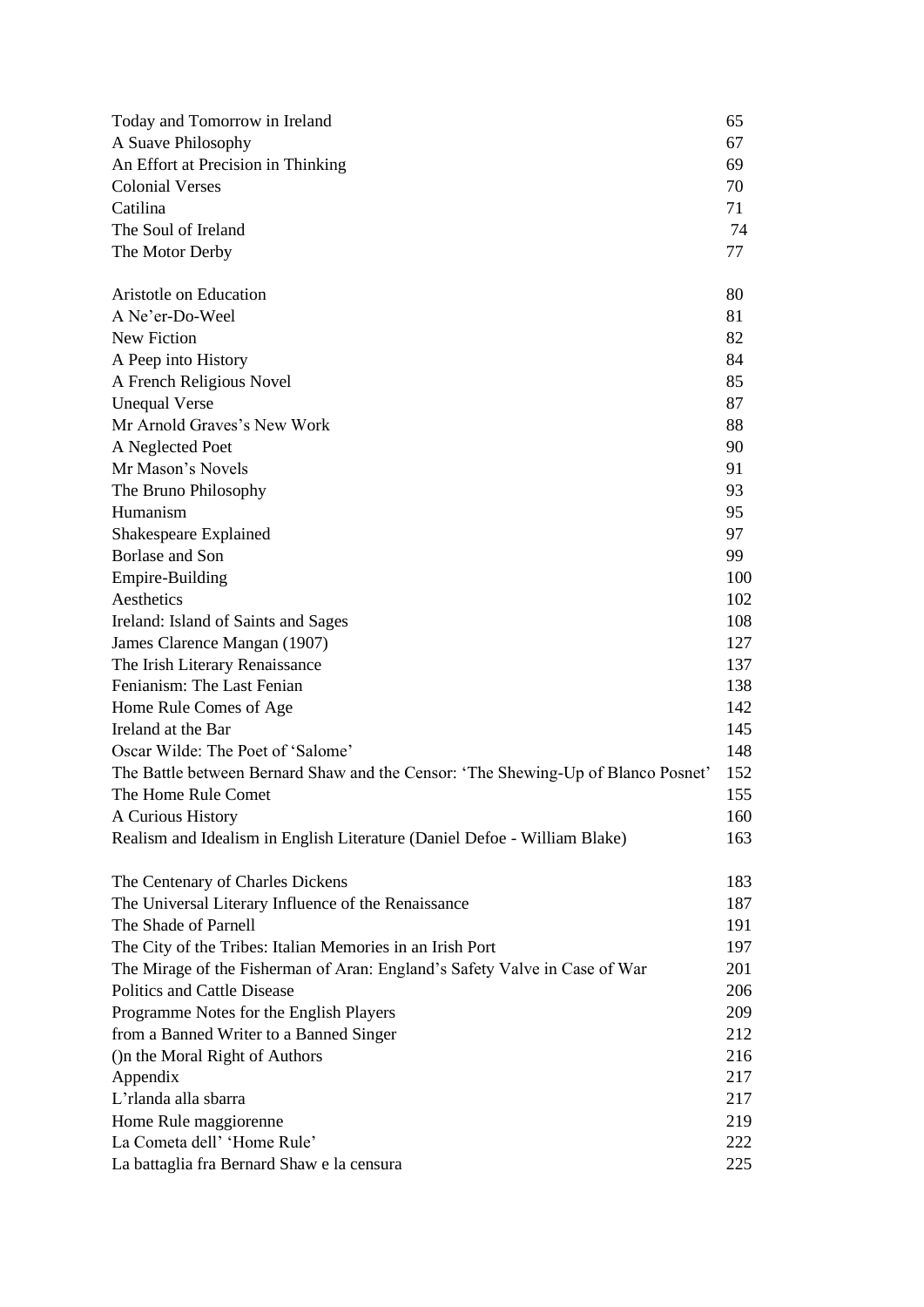| La citta delle tribù                                                           | 227 |
|--------------------------------------------------------------------------------|-----|
| II miraggio del pescatore di Aran                                              | 230 |
| Oscar Wilde: il poeta di 'Salome' 233                                          |     |
| II Fenianismo: L'ultimo Feniano                                                | 237 |
| L'ombra di Parnell                                                             | 240 |
| L'Irlanda: isola dei santi e dei savi                                          | 244 |
| Giacomo Clarenzio Mangan                                                       | 259 |
| II rinascimento letterario irlandese                                           | 268 |
| Verismo ed idealismo nella letteratura inglese (Daniele Defoe e William Blake) | 269 |
| L'influenza letteraria universale del rinascimento                             | 285 |
| Communication de M. James Joyce sur le droit moral des ecrivains               | 288 |
| <b>Explanatory Notes</b>                                                       | 289 |
| Index                                                                          | 349 |

# INTRODUCTION

A reader may take different paths through this gathering of Joyce's minor writings. These materials cover, albeit unequally, forty years of Joyce's life. They are diverse and might be grouped in several ways. Sections might be devised under such headings as aesthetics, Irish history, European drama, the literature of England. This Introduction answers certain thematic requirements by drawing together this miscellany in three of its aspects: the politics of Joyce's journalism; Joyce's strategic theory of art; and, linking both of these, Joyce's analysis of Irish cultural history.

The order preferred here for the texts in English is that of simple chronology and, indeed, a chronological order reveals most in so far as it measures the decisive changes and revisions that take place in Joyce's consciousness before the composition of Ulysses. The interrelations between all of Joyce's writings constitute one aspect of their power and complexity. Within the juvenile essays the reader can detect motives which shape Joyce's major work: a matriculation essay in defence of the study of languages measures 'the effect of external influences on the very words of a race'; a childhood essay on subjugation proclaims the aversion to violence which Joyce, citizen of a country and of a continent immersed for much of his life in war, will always maintain.

In contrast to these continuities we may detect in the essays of the young Joyce attitudes which the creator of Leopold Bloom would abandon. In the 1899 essay 'Royal Hibernian Academy "Ecce Homo", Joyce betrays an adolescent anti-Semitism in his description of a painting of a crowd of Jews witnessing Christ's passion:

Her child is clambering about her knees, her infant hoisted on her shoulder. Not even these are free from the all pervading aversion and in their small beady eyes twinkles the fire of rejection, the bitter unwisdom of their race.

The reader can also discover important changes in Joyce's publicly stated opinions and politics. The few years that separate Joyce, the reviewer of the Daily Express, from Joyce, the lecturer and journalist in Trieste, display a reversal in his argument with Irish nationalism.

## x Introduction

Instead of mocking Arthur Griffith and Sinn Fein, as he had done in the Daily Express, Joyce in Trieste derives much of the principle and the detail of his analysis of Ireland, past and present, from Griffith's writings. Change again is evident between Joyce's caricature, in his attack on Lady Gregory's Poets and Dreamers (1903), of the senile and passionless storytellers of the Gaelic tradition and his recognition of the inadequacy of that representation of the west of Ireland in a later, more complex portrait of an island storyteller whom he describes as a sceptical and stylish artificer named 'O'Flaherty, the name which the young Oscar Wilde proudly had printed on the cover of his first book' ('The Mirage of the Fisherman of Aran', 1912). It is possible, therefore, to observe in these occasional writings the complication of Joyce's intelligence and his discarding of received opinion.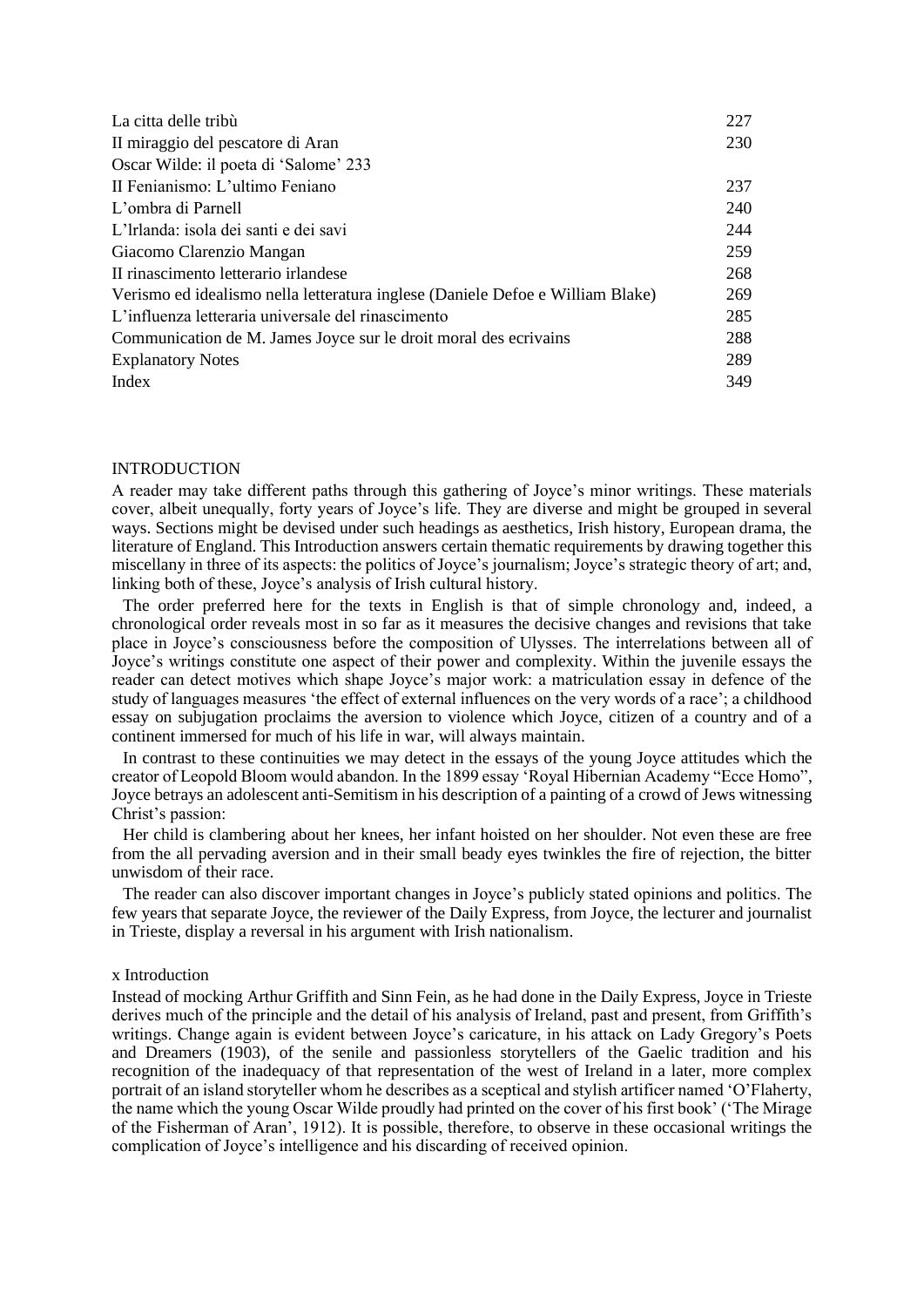#### Journalism and Politics

In an uncollected letter of 25 March 1914 to a socialist Genoese publisher, Angelo Fortunato Formiggini, James Joyce proposed that they produce together a book on Ireland for Italian readers. The book would include the nine articles which Joyce had contributed to II Piccolo della Sera between 1907 and 1912. In order to concentrate their political purpose, Joyce collected his Triestine journalism under a thematic heading without respect for the chronology of composition or of first publication. Joyce's proposed volume rearranges the sequence of his Triestine articles in order to emphasize their insistence on Irish autonomy and the inadequacies of such Home Rule as was offered by Westminster. His purpose is to state the case of Ireland to an international audience which, he claimed, had been systematically misinformed through the agencies of the British press. The title of the proposed volume and its first essay was to be 'L'lrlanda alla sbarra': 'Ireland at the Bar' or, one might say, Ireland in the dock. The Appendix to this volume includes these nine essays in the original Italian and in the sequence Joyce had proposed to Formiggini:

This year the Irish problem has reached an acute phase, and indeed, according to the latest news, England, owing to the Home Rule question, is on the brink of civil war.

The publication of a volume of Irish essays would be of interest to the Italian public.

These essays (nine) which I wrote, were published during the last seven years as signed editorials in the Piccolo della Sera of Trieste. The titles are:

i. Ireland at the Bar (this could be the title of the small volume)

ii. Home Rule Comes of Age

iii. The Home Rule Comet

iv. Bernard Shaw and censorship (Shaw, as is well known, is an Irishman)

v. The City of the Tribes: Italian memories in an Irish port vi. The Mirage of the Fisherman of Aran

vii. Oscar Wilde (he too is an Irishman)

viii. Fenianism (i.e. the separatist movement)

ix. The Shadow of Parnell.

I am an Irishman (from Dublin): and though these articles have absolutely no literary value, l believe they set out the problem sincerely and objectively.

Looking forward to your kind reply on the subject, I tender my respectful greetings,

#### James Joyce

Joyce's letter to Formiggini is his penultimate throw in a campaign which he had initiated seven years previously, not only in his journalism but also in public lectures to be given at the Universita Popolare, Trieste, to counteract the assumption, published from London, that 'the Irish are the incapable and unbalanced cretins we read about in the leading articles in the Standard and the Morning Post '. The particular occasion of the proposal to publish his own articles in book form was the crisis of the Third Home Rule Bill, a crisis precipitated by the refusal of senior military officers at the Curragh Camp in Ireland in March 1914 to move against Unionist opponents to Home Rule and by the sympathetic response which this 'mutiny' received at the War Office in London.

Giorgio Melchiori has recently suggested that Joyce further intended to publish a collection of these essays for an English- speaking audience. His evidence is based on typescripts gathered together in the James Joyce Archive by Hans Walter Gabler. These typescripts include Italian versions and translations into English of certain articles, in whole and in part. The translations had been attributed by Gabler to Stanislaus Joyce, although recurrent

xii

errors in the translations ('Eminet' for Emmet, police 'office' for police station) make this attribution doubtful. Professor Melchiori writes:

The typescripts of the Italian texts are accompanied by English translations. The articles on Shaw (4) and Wilde (7), 'Ireland at the Bar' (1), and 'The City of the Tribes' (5) are translated in full, with handwritten corrections but no cuts; 'The Mirage of the Fisherman of Aran' (6) and 'The Shadow of Parnell' are also translated in full, but possible cuts are marked on the typescript; the other three are only partially translated: several sentences are omitted from 'Fenianism' (8) and 'Home Rule Comes of Age' (2), while only the last two paragraphs of 'The Home Rule Comet' (3) are preserved in the English version.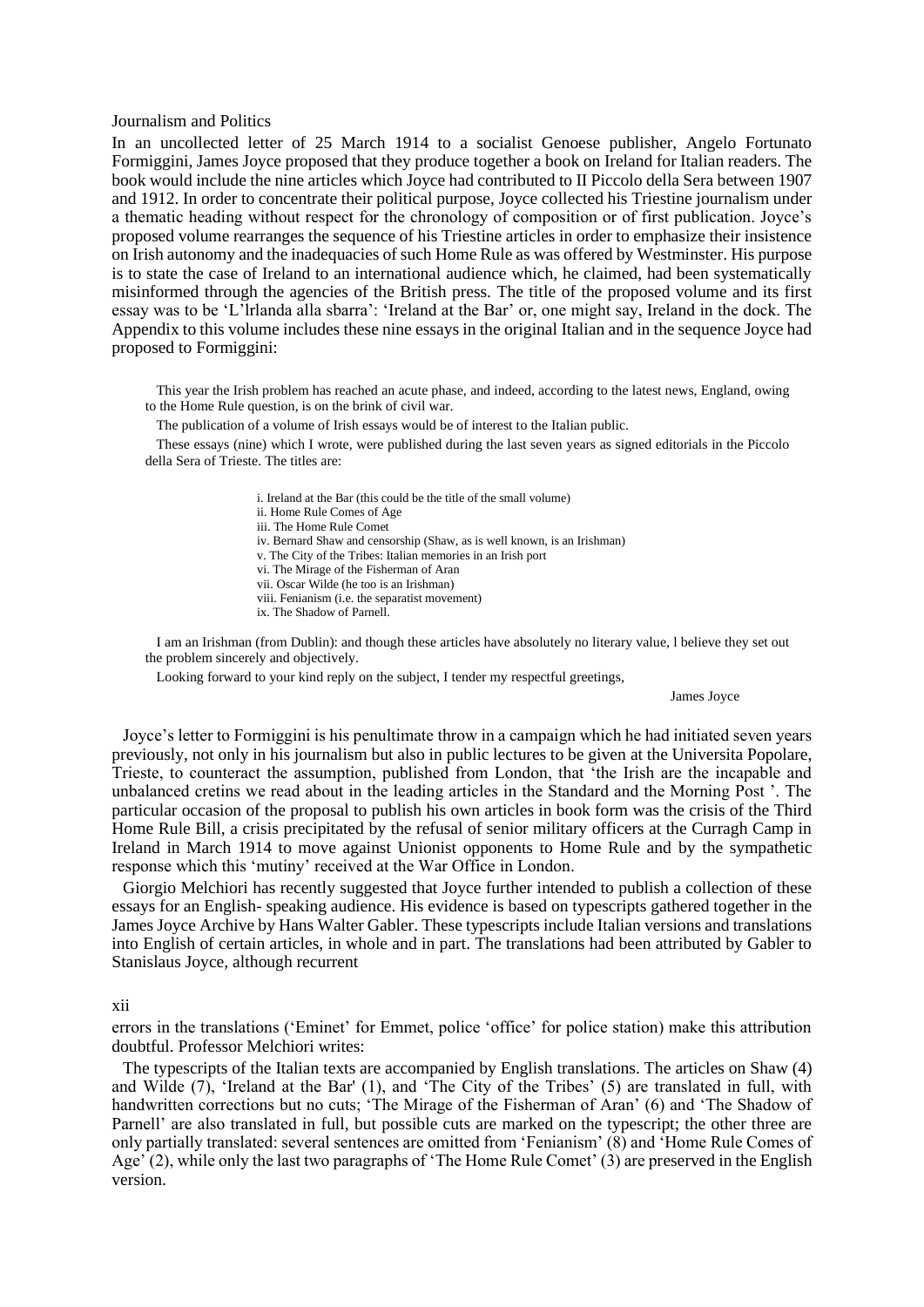More significantly, six of the Italian typescripts bear pencilled figures on their first pages. 'Ireland at the Bar' is marked '1' (also in the translation), 'The Shadow of Parnell' '5' (also in the translation), 'The City of the Tribes' bears a hardly decipherable '2', while 'Fenianism', 'The Home Rule Comet' and 'Home Rule Comes of Age' are marked '4a', '4b' and '4c' respectively.

My conclusion: the copies and translations were made after the failed attempt to place the book with Formiggini. The intention was to address this time an English audience. The more literary pieces (on Shaw and Wilde) were set aside as independent essays. The rest were meant to be a report in five parts on the state of Ireland:

1. 'Ireland at the Bar' (in full, as introduction);

2. 'The City of the Tribes' (in full);

3. 'The Mirage of the Fisherman of Aran' (with some cuts);

4. A conflation of parts of 'Fenianism', 'The Home Rule Comet' and 'Home Rule Comes of Age', bringing up to date their political implications;

5. 'The Shadow of Parnell' (shorn of outdated parts, as conclusion). [1]

In order to understand the status of Joyce's Triestine journalism within his life and work, we need to reckon with at least three propositions. First, there is the certainty that Joyce intended to publish in a single volume his Triestine journalism for an Italian audience. Second, there is the probability that he intended to publish, in a separate single volume, translations and adaptations of these articles for an English-speaking audience. Third, there is the indisputable

n.1 I am grateful to Professor Melchiori for permission to quote this letter from our correspondence during the preparation of this edition. For the text of Joyce's letter to Formiggini, sec Giorgio Melchiori, 'The Language of Politics and the Politics of Language', James Joyce Broadsheet, 4 (Feb. 1981), 1.

#### Introduction xiii

fact that he allowed both proposed collections of these writings to lapse. In the long run Joyce decided not to proceed, against whatever odds, to book publication. That choice is in sharp contrast with Joyce's determination against all the odds to ensure publication of, for example, Dubliners. Any judgement on the status of the Triestine journalism must take account of both the intention and the failure to publish in book form for a wider audience.

The proposed title and first essay of both intended volumes, 'Ireland at the Bar', gives notice of Joyce's intention to defend Ireland's national character against its criminalization by England. 'Ireland cannot appeal to the modern conscience of England or abroad. The English newspapers act as interpreters [...] So the Irish figure as criminals, with deformed faces, who roam around at night with the aim of doing away with every Unionist.' Such a process had its origins in the first half of the nineteenth century and had continued and intensified during the Land War after 1879 and in the London Times enquiry into Parnellism and crime. Thomas Bartlett, in his The Fall and Rise of the Irish Nation (Dublin, 1992), outlines the manner in which Westminster justified its assertion that Ireland is not to be governed as England is'. Parliamentary claims that the Irish Catholic populace practised 'unnatural and unprecedented savagery' and wallowed in crime 'worse than in the most savage country in any age in the world', not only justified military rule but also, as a byproduct, confirmed a sense of 'otherness' or distinctness which strengthened the Catholics' claim to be a separate nation. Joyce's proposed volume of essays on Ireland would oppose both these claims: that the Irish are criminally violent in character and that the nation belongs to Catholicism. In this manner Joyce contradicts the international press and prevents, in his words, the English journalists 'disposing of the most complicated questions of colonial polities'.

Joyce was satisfied with his contributions to II Piccolo della Sera and commented to his brother Stanislaus, 'I may not be the Jesus Christ I once fondly imagined myself, but I think I must have a talent for journalism.' Several of Joyce's most important characters - Leopold Bloom, Gabriel Conroy, and Robert Hand - work for newspapers. In Ulysses it is part of Stephen Dedalus's self-esteem that he is close to newspapermen. Joyce's contrast between Robinson Crusoe and John the Evangelist, and his contrast between the medieval and the post-renaissance mind, specify that it is the journalistic

xiv Introduction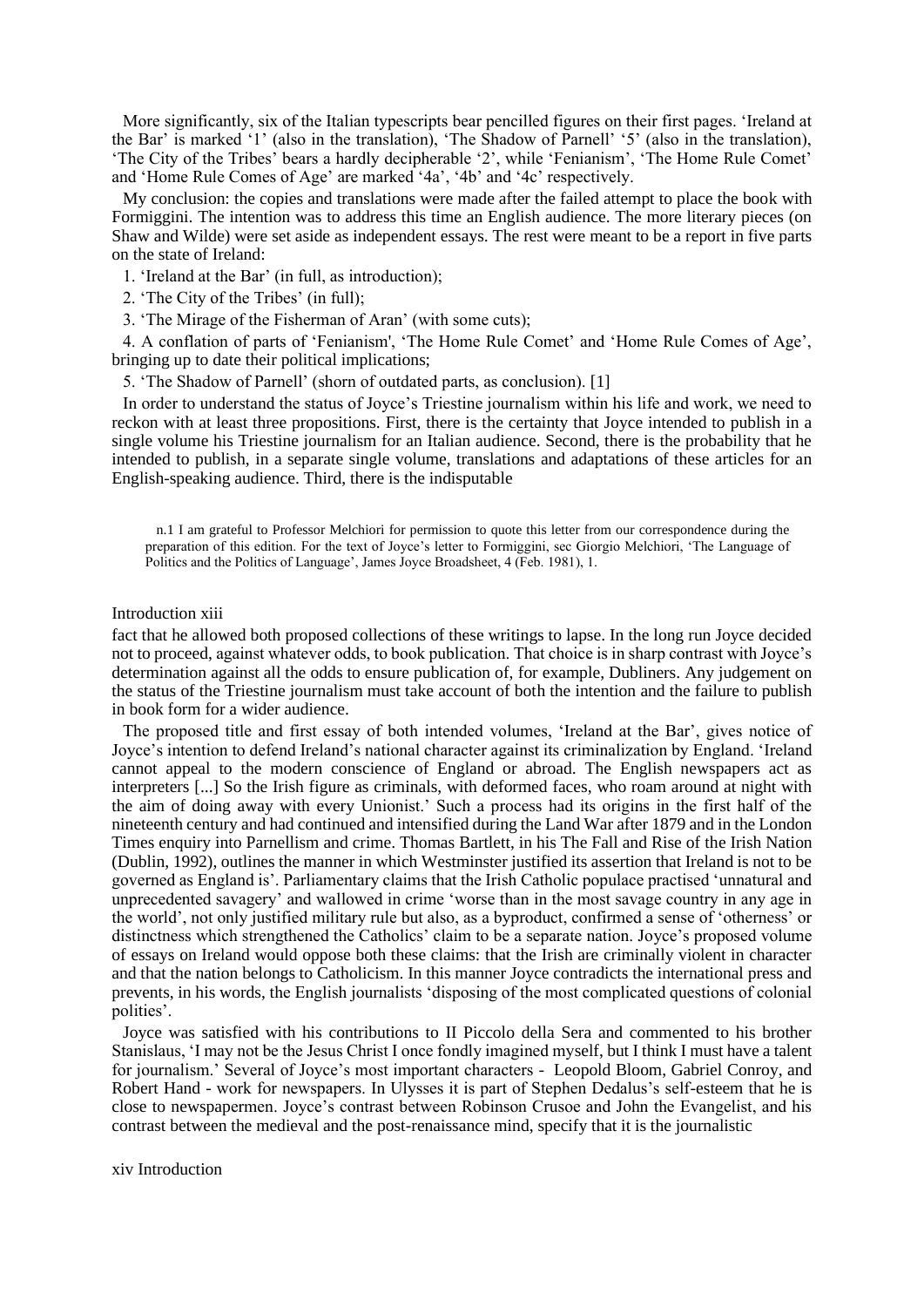spirit that defines modernity. 'If the Renaissance did nothing else, it did much in creating within ourselves and our art a sense of pity for every being that lives and hopes and dies and deludes itself. In this at least we excel the ancients: in this the popular journalist is greater than the theologian.' Joyce valued newspapers because they provide a materialist history of social life. For him, as for his younger contemporary Walter Benjamin, two things are essential for knowledge of the city: walking its streets and reading its newspapers. Streets and newspapers give the world as material circumstance. That is why Joyce, as he explained in a letter of 1906 to his brother Stanislaus, plagued 'reluctant relatives at home to send [...] papers or cuttings from them'. He justified his demands by citing Ibsen: no one, according to Ibsen, could properly understand A Doll's House if they had not 'been in Norway when the Paris fashion journals first began to be on sale in Christiania.'

Joyce's attitude to the vocation of journalist vacillated between that of opportunist, persuader, and publicist. Cash for writing (if not writing for cash) always appealed to the younger Joyce. So too did the free rail pass and other perks of the journalist's trade. He proposed far more articles to the editors of newspapers than they were ever willing to accept. Reluctant editors have deprived us of the articles Joyce offered to write on Sarah Bernhardt, the Paris Carnival, and the Dublin Exhibition. His proposal for an interview with Caruso was refused by the Irish Times, the Daily Express, and Nora's favourite paper, the Mail. He wrote to his father, 'I am seriously thinking of entering the church if I find editors [...] so very stubborn as they appear to be.' Chance also let him down: a visit to Clifden in County Galway to interview Marconi failed because Marconi was not there and his radio station was not open.

Joyce did not lack persistence. As we see from his promotion of the declining career of John Sullivan, the French-Irish tenor whom he had befriended, he well knew how to play the publicist. 'From a Banned Writer to a Banned Singer' is the culmination of a persistent exercise in public relations. Distinctions, nevertheless, could be applied. 'A writer,' he remarked to Djuna Barnes, 'should never write about the extraordinary. That is for the journalist.' Such an opinion comes a little later in Joyce's life. His motive as a journalist in Trieste appears to have been that of sustained, deeply felt, and deliberate persuasion. It is the work of a political writer.

## Introduction xv

Joyce's journalism divides itself into two main periods. The first is his reviewing for the Daily Express during his stay in Paris in 1902 and 1903. The second comprises his articles written in Trieste between 1907 and 1912. These two periods are radically different from each other in so far as the second reverses the values of the first. The fond view of the emigrant cannot explain this difference, given that Joyce was equally an emigrant in both. The two periods are separated by the writing of'The Dead' with its ironic portrait of that other Daily Express reviewer, Gabriel Conroy. When Joyce was writing 'The Dead' he was preparing his first articles for II Piccolo della Sera. The differences between the two newspapers are the measure of the differences apparent in Joyce as he moves from Dublin under English rule to Trieste under Austrian rule. The Daily Express took as its policy the reconciliation of 'the rights and impulses of Irish nationality with the demands and obligations of imperial dominions'. It is accordingly derided by Miss Ivors as a West British rag (although the Daily Express was more complex than that). II Piccolo della Sera was nationalist in its politics in so far as it supported the irredentist Italians of Trieste against demands and obligations imposed by their Austrian masters.

Joyce's reviews for the Daily Express do state a definite politics. Indeed, it is his very first review in December 1902 which is most specifically contradicted by the politics of his journalism after 1907. The object of Joyce's antipathy is William Rooney, an activist in the Gaelic League and co-founder with Arthur Griffith of Cumann na nGaedheal and of the United Irishman. Rooney had died at the age of 28 and Griffith did not delay in collecting, editing, introducing, and publishing his Poems and Ballads. On the title-page of the book Rooney is designated as Fear na Muintire (Man of the People), one of his pseudonyms in the United Irishman. Griffith asserts in the introduction that 'Rooney was the greatest Irishman I have known or whom I expect to know. I do not claim him as the greatest of Ireland's men of genius. Such a claim would be absurd. He was a man of genius, deep learning and ardent patriotism. [...] he had established between his soul and the soul of Ireland a perfect communion'. [2]

With these words Griffith summarizes the requirement of

n.2 William Rooney, Poems and Ballads, Dublin: United Irishman (| 1902|), p. x.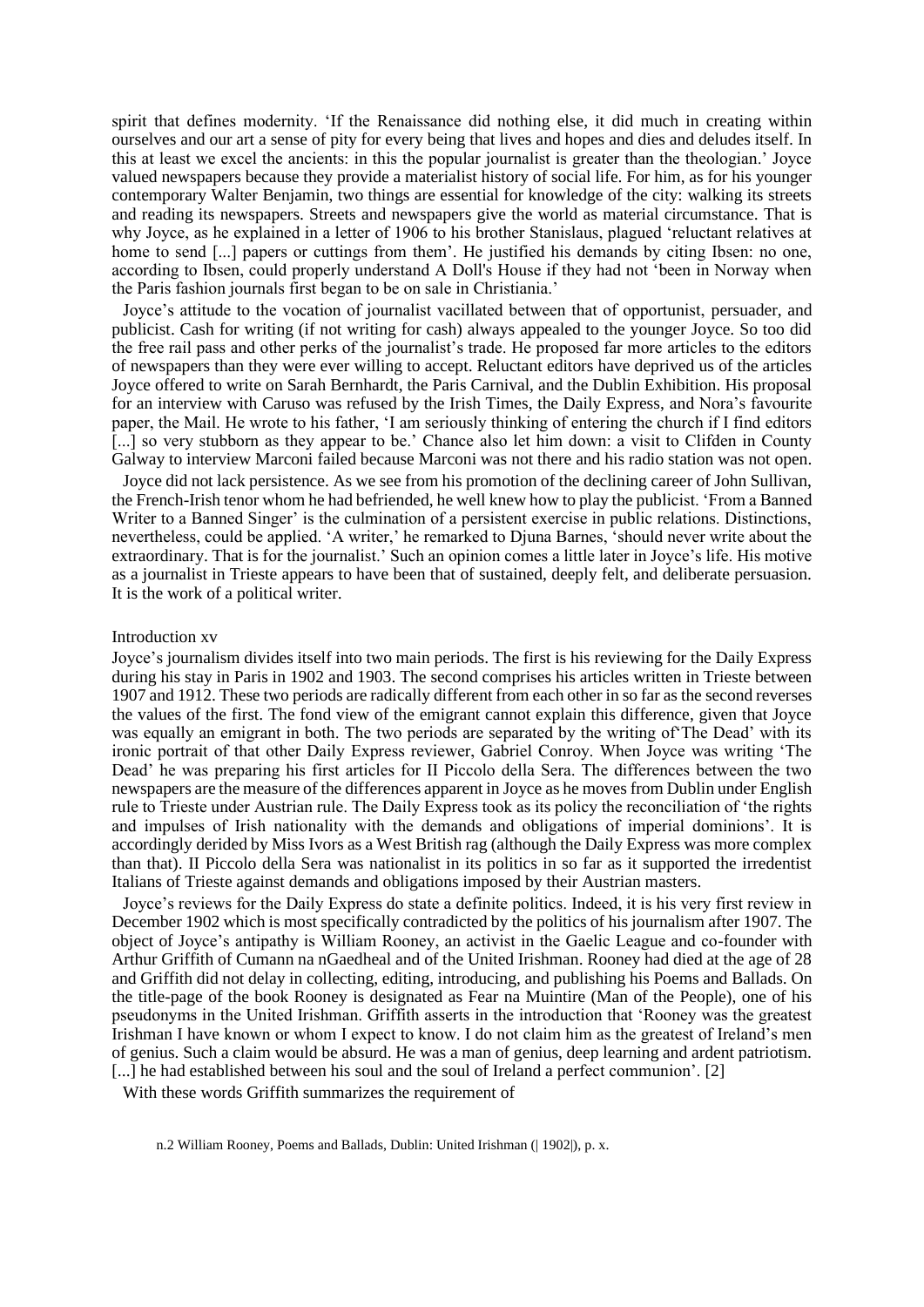#### xvi Introduction

nationalism most troublesome to Joyce. The concept of a spirit or soul of the nation defines cultural nativism as the only effective means by which Ireland might survive British cultural dominance. It is precisely this essentialism which Joyce resists. His modes of resistance and differentiation include: a rhetoric of disdain; an eclectic aesthetic theory of distance developed in the Paris notebook; a judgement that William Rooney's patriotic verse lacks 'even the first quality of beauty, the quality of integrity, the quality of being separate and whole'; an aesthetic practice of formal realism in the composition of the 'Epiphanies'; a separation effected between patriotism and aesthetics in the arguments of Stephen Hero.

This resistance to essentialism, to an identity between self and nation, extends backwards to the considerable uncertainty of Joyce's essay on James Clarence Mangan of 1902. Joyce is content both to repeat John Mitchel's romantic estimate of Mangan and to detect its inadequacy: 'Mangan is the type of his race. History encloses him so straitly that even his fiery moments do not set him free from it'. (3) Resistance to this mantrap is something which Joyce can reflect on with greater equanimity in his Triestine lectures and journalism, including his revised version of the Mangan essay of 1907. A controlling theme in those Triestine writings (controlled not merely by means of a perspective lent by distance but also through a wider reading both of Irish history and of Italian political theory) is that of the divided and adulterated histories of Ireland and not of her singular and virginal soul.

The flavour of Joyce's review of William Rooney can be caught in his judgement that the poems are 'a false and mean expression of a false and mean idea'. Even if Griffith thinks that these verses will 'enkindle the young men of Ireland to hope and activity, Mr. Rooney has been persuaded to great evil'. It is no surprise that Griffith struck back in the face of such abuse. He published Joyce's review in the United Irishman as an advertisement for the book. His only emendation was the addition of a single word. Joyce had written (in an idiom to be taken up by Stephen Dedalus) that Rooney 'might have written well if he had not suffered from one of those big words

n.3 For a history of Mangan's reputation sec David Lloyd, Nationalism and Minor Literature: James Clarence Mangan and the Emergence of Irish Cultural Nationalism, Berkeley: University of California Press (1988).

#### Introduction xvii

which make us so unhappy.' Griffith merely inserted the unspoken word: patriotism. (4)

Joyce was unabashed. His review of Stephen Gwynn's Today and Tomorrow in Ireland maintains his chill refusal of the patriots. However, it adds an equally chill refusal of the imperialists. 'Give Ireland the status of Canada and Mr. Gwynn becomes an Imperialist at once', comments Joyce in the first of his several condemnations (repeated, for example, in his review 'Colonial Verses') of whatever nations supported Britain in the Boer War. Gwynn occupies a position doubly removed from that of Joyce: too Gaelic for the Irish Parliamentary Party and too mild for the United Irishman. E. V. Longworth, the editor of the Daily Express, found the review negative and sought to ameliorate it by the addition of a sentence of his own: 'The volume, admirably bound and printed, is a credit to the Dublin firm [Hodges Figgis] to whose enterprise its publication is due'. Joyce was not amused and wrote to Stanislaus: 'I wrote nothing in my review [...] about the printing and binding. My little editor must have added that [...]' Joyce meditated revenge. He concluded another of his more scathing reviews, 'For the rest, the binding of the book is as ugly as one could reasonably expect.' That was the end of it. Longworth not only sacked him but also threatened to kick him down a flight of stairs. Joyce never reviewed a book again.

Joyce lost not only a convenient job at the Daily Express but also put at risk the sympathy of the person whose influence had secured the job for him. Lady Gregory, at Joyce's request, had asked Longworth to send him books for review in Paris. Some months later Longworth had sent Joyce a review copy of Lady Gregory's Poets and Dreamers: Studies and Translations from the Irish. Joyce bit the hand that fed him. Under the title 'The Soul of Ireland' (quoting Griffith in revenge for Griffith's quoting him) Joyce contrived, in the words of Buck Mulligan, to 'slate her drivel to Jaysus'. Longworth hesitated to print the review. Finally he did print it, but again with one telling addition: Joyce's initials. The normal practice of the Daily Express was that all reviews were anonymous, but Longworth contrived to distance himself from Joyce's opinions.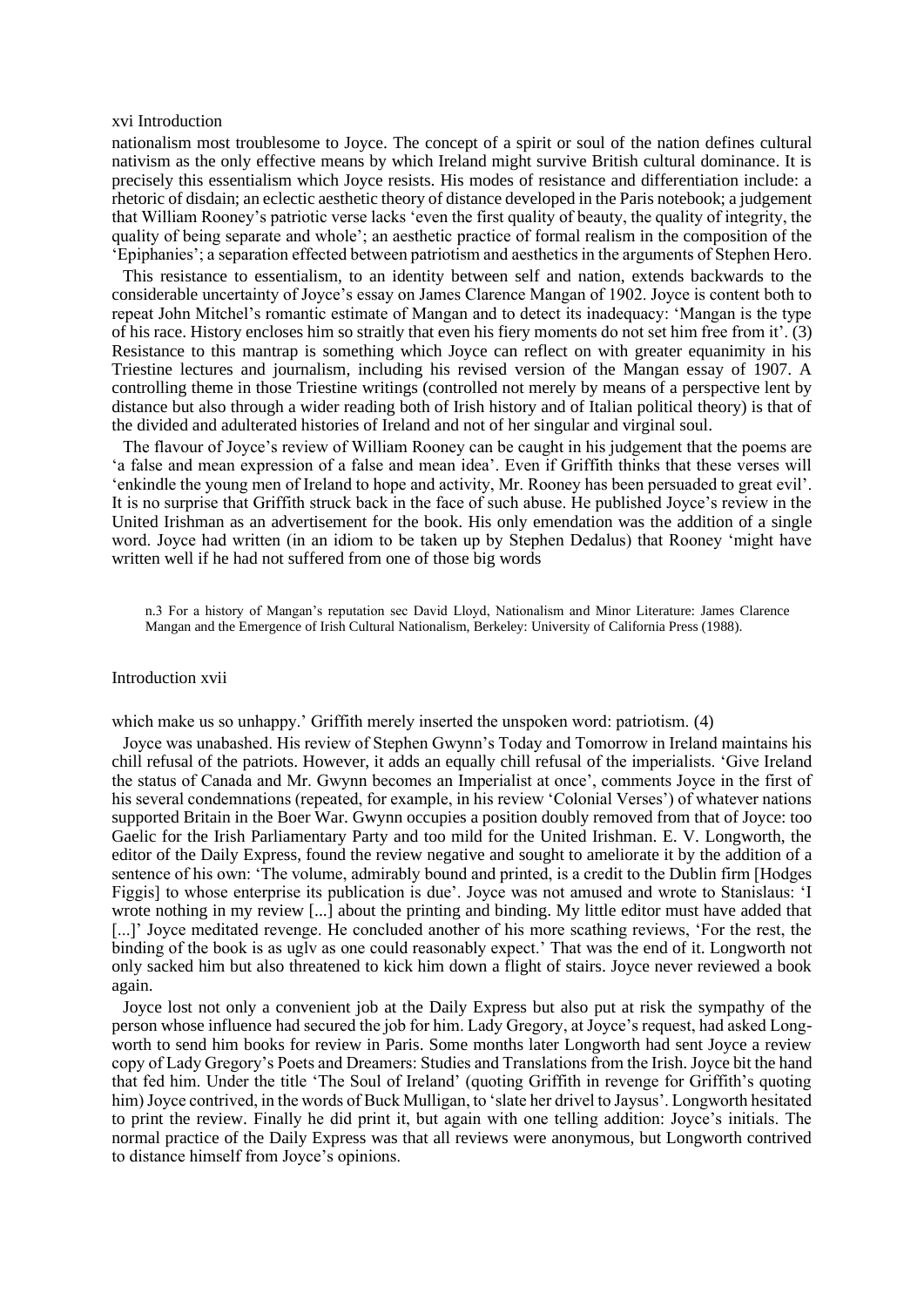All this plays upon several ironies in 'The Dead'. It is Gabriel Conroy's initials that betray him to Miss Ivors as a writer at the

4 United Irishman, 20 Dec. 1902.

Introduction xviii

Daily Express. The argument which Joyce detects in Lady Gregory, about the nobility of the West of Ireland on the one hand and the ignobility of Britain on the other, is what animates Miss Ivors' politics of nativism. Again it is the binary exclusiveness of this argument - the innocence of the Gaelic West balanced against the perfidy of Britain - which troubles Joyce and prompts him to contrast its insistence with the 'delicate scepticism' on a similar theme which distinguishes Yeats's manner in The Celtic Twilight.

It is in the subtext of this review of Lady Gregory that Joyce indicates his terms (dramatized in 'The Dead') for an analysis of a colonial relationship that requires more than a caricature of opposites. Lady Gregory had cited as the epigraph to her book Walt Whitman's 'A Song for Occupations':

> Will you seek afar off? you surely come back at last, In things best known to you finding the best, or as good as the best. In folks nearest to you finding the sweetest, strongest, lovingest, Happiness, knowledge, not in another place but this place, not for another hour but this hour

Against this demand, paraphrased by Miss Ivors, of 'A Song for Occupations' Joyce in his review selects, with whatever irony, Whitman's 'Song of Myself':

> With music strong I come, with my cornets and drums, I play not marches for accepted victors only, I play marches for conquer'd and slain persons. Have you heard that it was good to gain the day? I also say it is good to fall, battles are lost in the same spirit in which they are won. I beat and pound for the dead, I blow through my embouchures my loudest and gayest for them. Vivas to those who have fail'd! (5)

(5) The presence in 'The Dead' of the grand old lady of Coole Park and her Poets and Dreamers does not end here. One popular interpretation has reinstated her: John Huston in his film of the story allows the insertion of a translation by Lady Gregory of a Gaelic lament first published in Poets ami Dreamers:

You promised me a thing that was hard for you, a ship of gold under a silver mast; twelve towns with a market in all of them; and a fine white court by the side of the sea. You promised me a thing that is not possible, that you would give me gloves of the skin of a fish; that you would give me shoes of the skin of a bird, and a suit of the dearest skin in Ireland.

#### Introduction xix

The reviews for the Daily Express reflect something of the variety in Joyce's reading at this time. Nevertheless, the blandness of much of what Longworth sent him leaves many of the reviews - whether ibout current fiction or about philosophy - opinionated and parasitic. Pieces on books about Aristotle, Giordano Bruno, Shakespeare, or George Meredith, disappoint. One or two pieces betray a livelier attention. The energy Joyce invests in Marcelle Tinayre's novel, La Maison du peche, is strongly felt, no doubt because she, with her horror of Jansenism and with 'a finer sympathy with Catholicism [...] a lover of life and of the fair shows of the world', helps him to measure the distance that will emerge between his own fiction and the fashionable 'politico-religious' novel of Huysmans. On another occasion, faced with a book on the Burmese by 'one of the conquerors of this people', Joyce is fascinated with the quietism of Buddhism in Burma, 'a suave philosophy which does not know that there is anything to justify tears and lamentations. The courtesies of life are not neglected; anger and rudeness of manners are condemned; the animals themselves are glad to be under masters'. Only an implicit contrast can be made between such a response to subjugation and its opposite which Joyce had questioned some months earlier in his essay on Mangan: 'An eager spirit would cast down with violence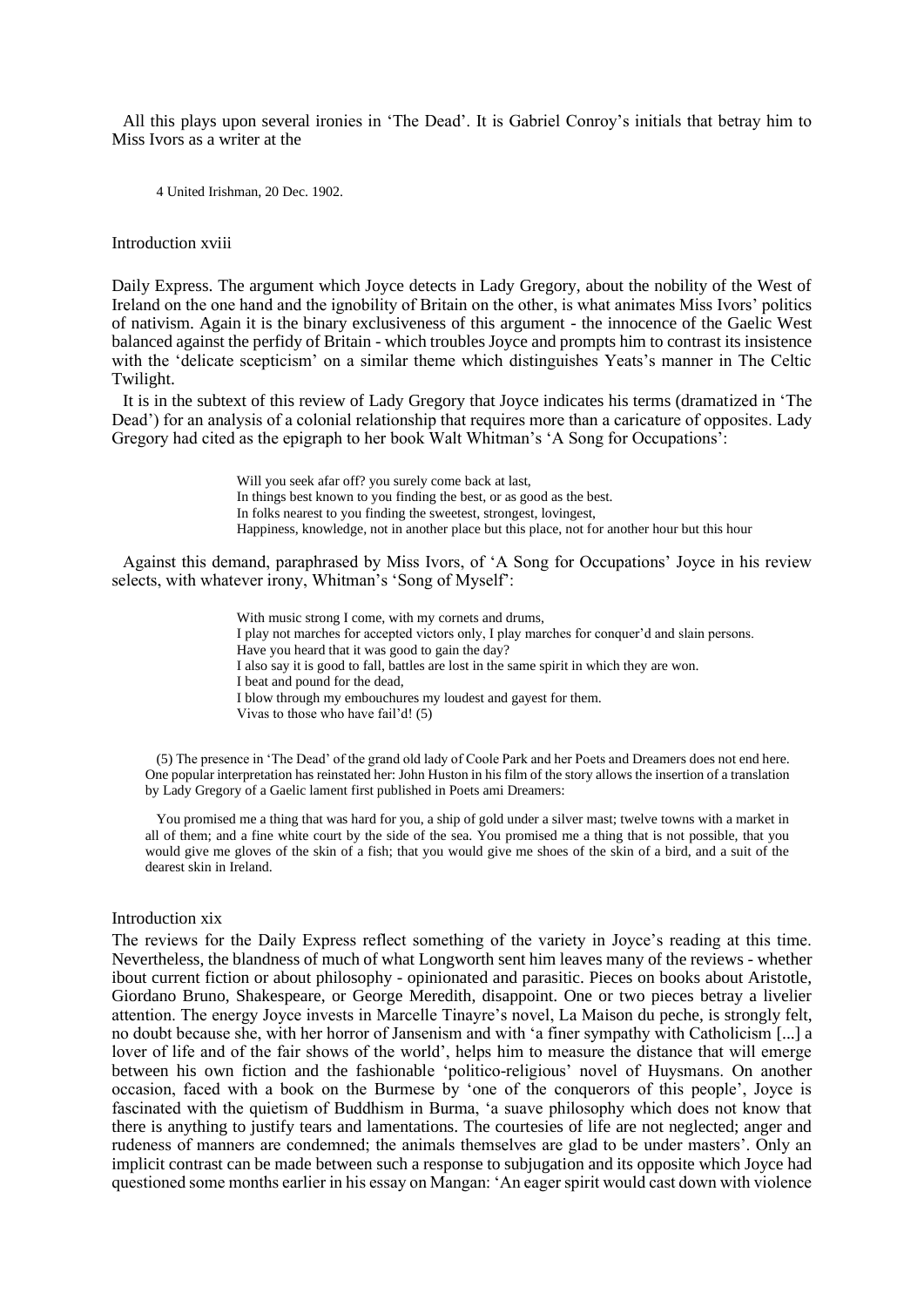the high traditions of Mangan's race - love of sorrow for the sake of sorrow and despair and fearful menaces - but where their voice is a supreme entreaty to be borne with forbearance seems only a little grace; and what is so courteous and so patient as a great faith?'

In the face of these disparate and implicit themes of the Daily Express reviews the coherent intensification of purpose in the Piccolo della Sera articles becomes all the more evident. The editor of this newspaper, Roberto Prezioso, to whom Joyce taught English and talked about Ireland and 'the ignorance that existed about Ireland on the continent', (6) requested articles from him that would strike not

Clive Hart has commented that, although this insertion in the him is justifiable as artistic licence in its anticipating and strengthening Gretta's memory of her own youth, 'Joyce would have hated the introduction into his story of a passage of Celtic revival literature.' (Joyce, Huston, and the Making of The Dead, Gerrards Cross: Colin Smythe (1988), 13). It is certain that Joyce, the reviewer at the Daily Express in 1902 and 1903, would have hated such an insertion a great deal more than Joyce, the columnist of II Piccolo della Sera in 1907. And 1907 is the date of the composition of'The Dead'.

6 John McCourt, 'Joyce on National Deliverance: The View from 1907 Trieste,' Prospero: Rivista di Culture Anglo-Germaniche, 5, (1998), 27-46; this quotation from Stanislaus's Triestine diary is given on p. 37.

#### xx Introduction

only at the British empire that ruled Ireland but also at the Austrian empire that ruled Trieste. Joyce obliged. Although, in so far as these articles educate their Triestine readers, they educate them only about Ireland. By contrast with the contributions to the Daily Express four years previously, almost all of Joyce's material on this theme is now drawn from Arthur Griffith's writings in the United Irishman and, after its demise in 1906, its successor Sinn Fein. The policies of Sinn Fein appeal to Joyce for at least two reasons. First, trade replaces violence in Griffith's policy of separation from Britain. Second, consuls in foreign ports and capitals replace the Irish members of parliament at Westminster. Joyce agrees with Griffith that the results might be an Ireland not only more prosperous but also more accurately represented abroad. 'Either Sinn Fein or Imperialism will conquer the present Ireland', Joyce wrote to Stanislaus. Griffith, to whom Joyce sent these Triestine articles, responded in kind: some years later it was his newspaper alone which agreed to print in full Joyce's open letter, 'A Curious History', about the publishers' censorship of Dubliners.

Triestines grasped the intention of Joyce's journalism. Alessandro Francini Bruni (a friend of Joyce, albeit a sceptical one) remembered k a valuable and powerful contributor to our newspaper', whose articles were written in his usual densely packed and vigorous style. Though veiled in steely coldness, they are intense pieces treating various burning issues related to his native Ireland. I recall well such titles as "The Last Fenian", "Home Rule Comes of Age", and "Ireland at the Bar"." The author of Dubliners was faced with a double embarrassment by the child of some of his Triestine friends, when she mocked him to his face about Ireland. 'I felt humiliated,' he wrote to Stanislaus, 'at the little Galatti girl sneering at my impoverished country.' Charles Joyce, in an exchange of letters with his brother Stanislaus in 1912, recalled that when confronted by the assertion that Dubliners is not a book which betters its author's country or people, 'Jim replied that he was probably the only Irishman who wrote leading articles for the Italian press and that all his articles in "II Piccolo" were about Ireland and the Irish people.'

That is an exaggeration. The Triestine lectures and articles are

n.7 Willard Potts (cd.), Portraits of the Artist in Exile: Recollections of James Joyce by Europeans, Dublin: Wolfhound Press, Seattle: University of Washington Press (1979, 43-

# Introduction xxi

peculiarly abstract and political: whatever about Ireland, there is little in them about the Irish people. From 'Ireland: Island of Saints and Sages' to 'The City of the Tribes', and 'The Mirage of the Fisherman of Aran' Joyce's enquiries, unlike those which flourish in A Portrait of the Artist as a Young Man, Dubliners, and Ulysses, are peculiarly immaterialist. His hagiography is culled from the reference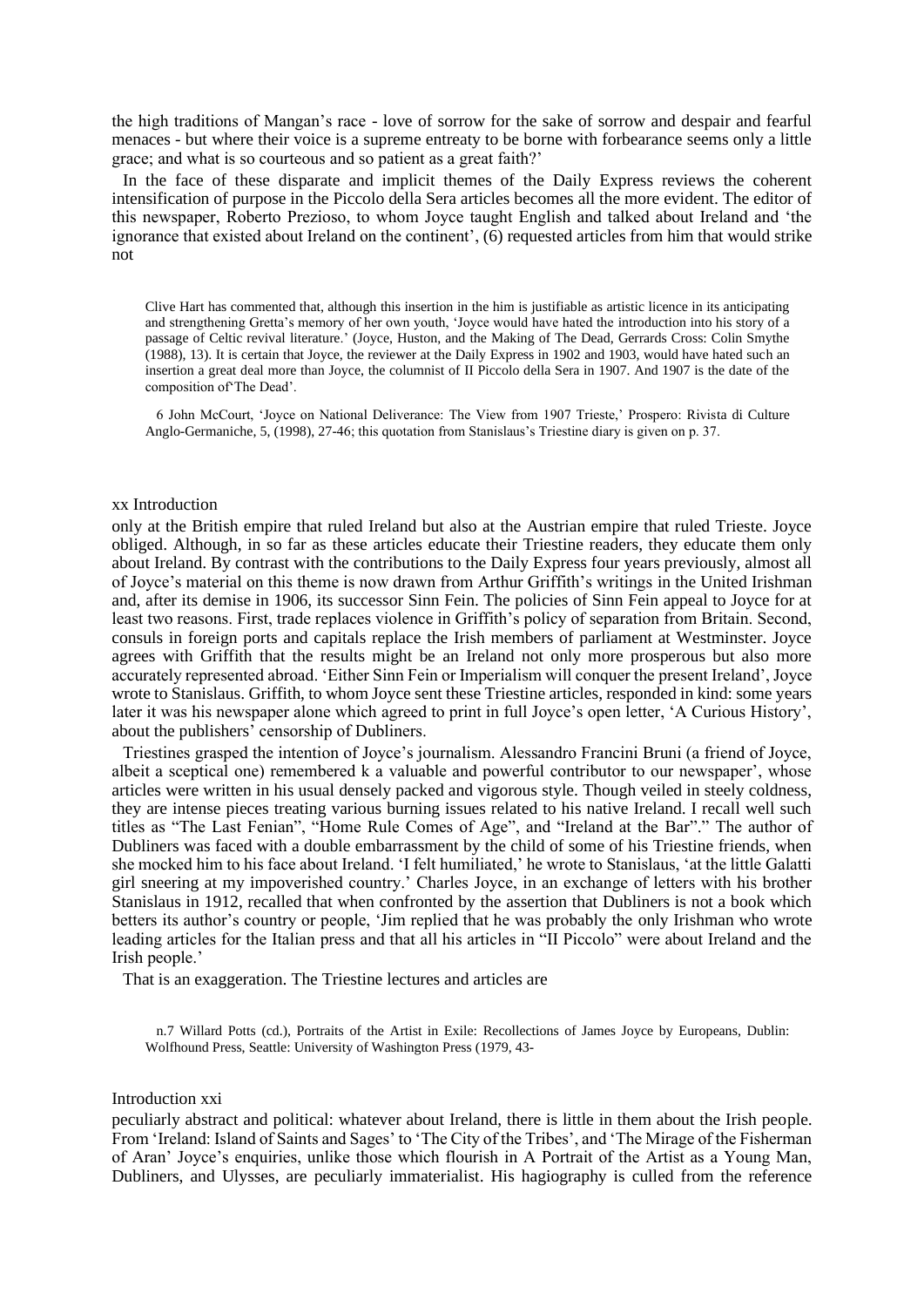shelves of a library; his statistics derive from Arthur Griffith's editorials; his version of the Maamtrasna murders is the shreds of a story told by his wife Nora; an account of Galway is almost wholly lifted from the footnotes of James Hardiman's history of the city; analysis of Parnell derives from a recent biography; his account of a boat-trip to the Aran islands is again laced with citations from Hardiman and also from an official booklet on the Galway Harbour scheme. None of this diminishes either Joyce's purpose or the eloquent structure of his argument [8] but the contrast remains apparent between his vague ignorance of the complex of social life beyond the Pale and his unparalleled intimacy within it. Despite some efforts to journey West (not to speak of North or South) Joyce remains in his own words 'The lazy Dubliner who does not travel much and knows his country only by hearsay'.

The recurrent design of Joyce's lectures and journalism at Trieste is their criss-crossing of previous antinomies such that we see a transformation of Joyce's consciousness in the collapsing inward of previously sustained stereotypes, even those of self and nation. The criss-crossing, reversing, or overcoming of opposites is explicit: the Aran storyteller is a displaced Wildean; Italy is in Galway; Ireland, both medieval and modern, is in Europe; Dante's Divine Comedy is a belated version of St Fursa's Vision; Christopher Columbus is a belated discoverer of America; Great Wyrley in England is the scene of barbaric agrarian maimings, and the crime rate in Ireland is the lowest in Europe; a seventeenth-century provincial cleric named Joyce had mapped his native city so elaborately that his text 'resembles more than anything a topographical symphony'; Dublin's Abbey Theatre emerges from its 'Day of the Rabblement' to produce a play banned in London; before Defoe there was no English literature; Oliver Cromwell was a Celt; the triumph of William of Orange

8. For the rhetorical structure of Joyce's articles see Cinzia Giglioni, 'James Joyce Giornalista del "Piccolo della Sera" ', unpub. thesis, Universita degli Studi di Milano, 1997.

### xxii Introduction

'signifies a crisis of race, an ethnic revenge' by the Germanic upon the English: the English, 'that hybrid race which lives a tough life on a small island in the northern sea'. Joyce's writings during his Triestine years revel in these inversions. West and East, past and present, precursor and afterword, interchange and merge.

On their first appearance in English the articles in II Piccolo della Sera were characterized by Ellsworth Mason as displaying Joyce as 'an Irish apologist'. They have often served to identify a moment in Joyce's life in which he appears, in Mason's words, to be 'at one with the Citizen in Barney Kiernan's pub.' 0 Some have exaggerated the status of the Triestine writings and their continuity with Joyce's later fiction, 10 some have deliberately altered the texts in order to excise Joyce's ironies and 'political incorrectness' where these prove recalcitrant to consistent and edifying interpretation." When we notice, however, the recurrent motif of inversion with which these Triestine writings make play, we notice that they are a part of a process by which Joyce transforms himself between 1907 and 1914 into a comic writer. Joyce's early fiction is in a tragic mode composed out of the inherited polarities against which he reacts. The year 1914 is the moment when he began writing Ulysses and proposed to publish these articles which, he insisted, 'have absolutely no literary value.' At that moment polarities are dispersed or merged. Thereafter he writes in that mode which his aesthetics since 1903 had recommended as the higher mode of art: the comic.

# A Theory of Art

The nego (I deny) and the non serviam (I shall not serve) of Stephen Dedalus, taken with the 'scrupulous meanness' which characterizes the style of Dubliners, are defining negatives peculiarly at odds with the aesthetic committed to paper in Paris in 1903 and in Pola in 1904. These notes on aesthetic principles are included, to some extent, both in Stephen Hero and in Portrait. The manner in which they appear, in particular the deflationary context of Portrait, renders

9 Ellsworth Mason, 'James Joyce's Shrill Note - the Piccolo della Sera Articles,' Twentieth-Century Literature, 2/3 (Oct. 1956), 115-39.

10 See Emer Nolan, James Joyce and Nationalism, London: Routledge (1995), 96 fT., 120 flf.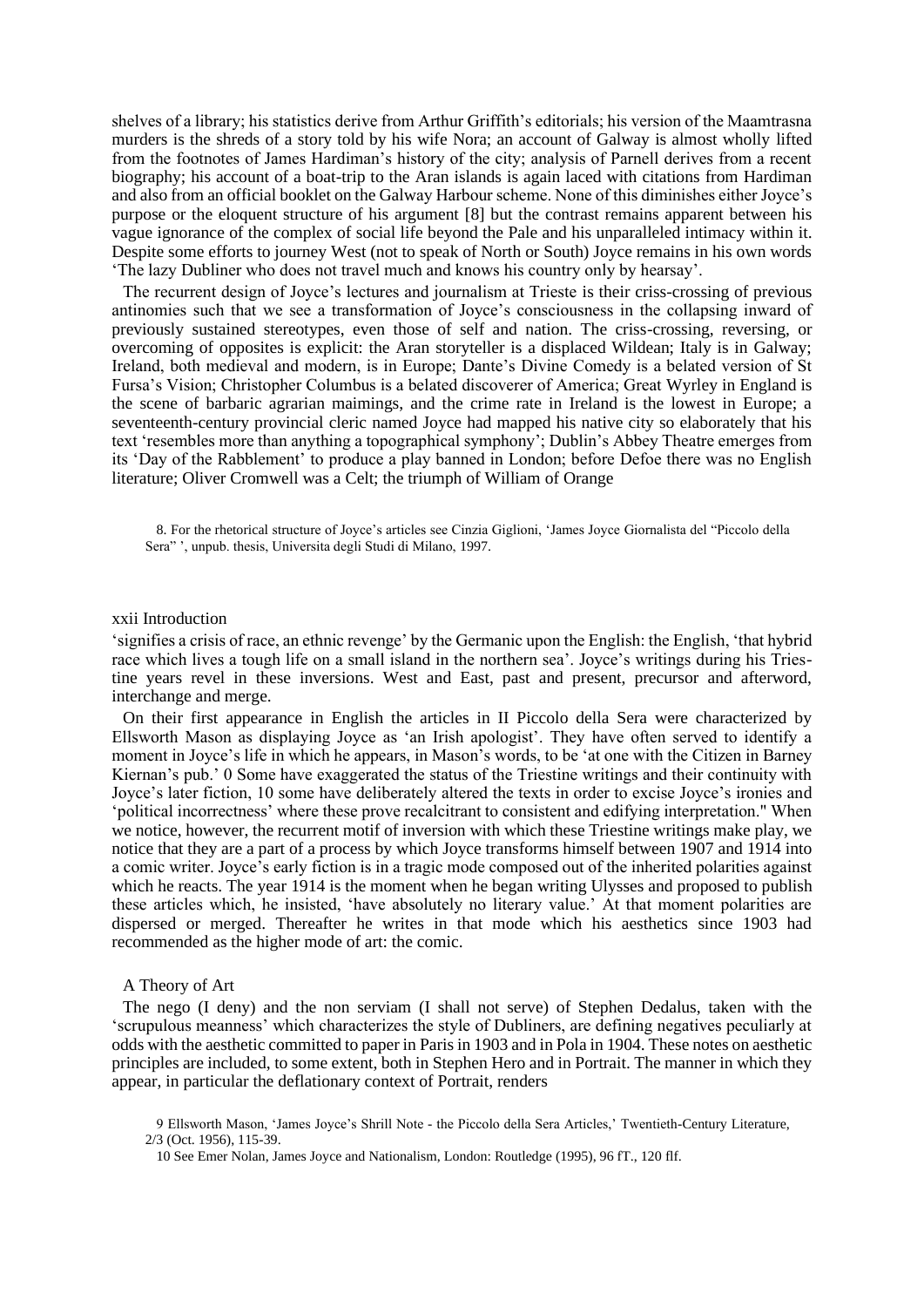11 Sec the excisions made by Vincent Cheng, Joyce, Race and Empire, Cambridge: Cambridge University Press (1995), 5.

#### Introduction xxiii

them subject to an increasing irony that can be understood to subvert them. The notes on aesthetics appear as a development of (even a reaction to) the conflict within the Mangan essay. Joyce wrestles with Mangan precisely because Mangan is, in the idiom of romanticism, a poet of sorrow.

The identification that Joyce expresses between himself and Mangan derives from Joyce's continuing anxiety to analyse the conflicts within successive Irish literary renascences, an analysis of which only a fragment of a lecture survives. In that fragment (here collected in translation for the first time) Joyce identifies the literary' moment as an accompanying reaction to a political clash within nationalism itself, a clash between those who do and those who do not support physical force: the first is the detachment of Young Ireland from Daniel O'Connell in 1848; the second after the Fenian debacle of 1867; the third in Joyce's own day since the death of Parnell. To wrestle with Mangan is to wrestle with part of himself. To detach himself from Mangan, to define not the sorrowful but the impersonal joy of art, he needs to have recourse elsewhere: to Aristotle and Aquinas, to Coleridge and Shelley, to Flaubert and Mallarme, to D'Annunzio and Ibsen. The use he makes of these writers, unlike the later more expansive essays on Defoe and Blake, is to extract from them the structure of an aesthetic which can tolerate simultaneously the sensitivity of the artist and the separateness of the art. This eclectic process is a deliberate opportunism announced in Stephen Hero : Stephen refuses 'oaths to his patria and this refusal resulted in a theory of art'.

There are two other elements which intensify Joyce's identification with and struggle against Mangan: the first is the death of Joyce's favourite brother, George, at the age of 15, weeks before Joyce delivered his paper on Mangan who had suffered the similar death of a sister; the second is Joyce's fear of being consumed by his father and Mangan's image of his own father as a human boa- constrictor. According to Stanislaus this essay 'bore witness to a determined struggle to impose an elegance of thought on the hopeless distortion of the life that surrounded him'. The family's economic plight had fully expressed itself in this most appalling waste of George's death, a moment recorded and returned to more often than any other in Joyce's 'Epiphanies'. The characterization of Mangan borders continuously on that of Stephen Dedalus. It is of

### xxiv Introduction

Mangan that Joyce writes: 'This purely defensive reserve is not without dangers for him, and in the end it is only his excesses that save him from indifference.'

Stanislaus informs us of how widely read Joyce was in the poets of The Nation but it is Mangan, and Mangan alone, whom Joyce selects as an epitome. In this he follows a romantic fashion and displays throughout the essay the impression which inherited ideas about Mangan as a poete maudit have made upon him. It is this same image of Mangan from which he wishes to free himself. Therefore, he contrasts Mangan with many other writers from Leopardi to Poe, from Goethe to Leonardo. Without jettisoning his inheritance Joyce defines Mangan's limitation: 'All his poetry remembers wrong and suffering [...] the poet who hurls his anger against tyrants would establish upon the future an intimate and far more cruel tyranny.' It is for this reason that the 1902 Mangan essay concludes with a celebration of that quality decisive also in the subsequent notes on aesthetics: the 'life of earth' in the later Ibsen, splendor veri in Plato and Flaubert, the silver laughter of the esoterics, the 'holy spirit of joy'.

Joyce's quasi-scholastic definitions of art have received some scholarly attentions. All emphasize the mixture of Thomism and nineteenth-century aestheticism through which the early Joyce, it is argued, severed art from life. 12 That severance, Umberto Eco insists, is not healed until in the act of writing Ulysses Joyce confronts 'real events, nothing less than the whole of society and culture'. The materials gathered together in this volume indicate, however, that even the early Joyce had become aware of the tactical usefulness of an aesthetic as a formal distance between deprivation and sorrow, between experience and violence. It is an aesthetic which explicitly resists the ineffectualness of a quasi-Pateresque aestheticism or, indeed, the dependence upon Wagner's more energetic aestheticism that had been so evident in 'Drama and Life'. Joyce's theory of art in the Paris and Pola notebooks does retain the phrase 'for an aesthetic end' and he does ignore the functionalism of Aquinas whose ideas of art have more to do with the art of farming than with the art of poetry. Joyce, however, retains the phrase 'for an aesthetic end' to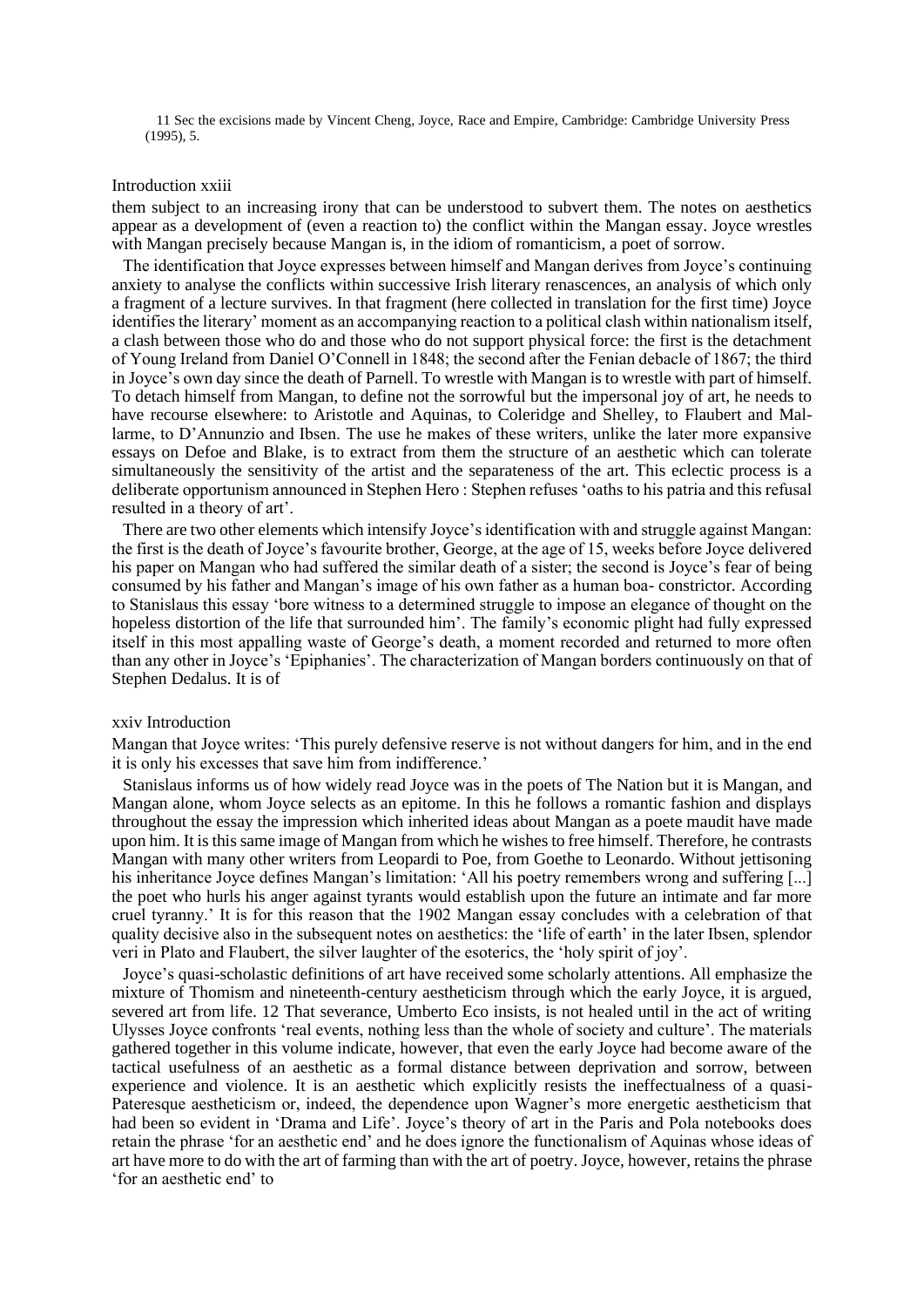12 Umberto Eco's Opera Aperia, Milan: Bompiani (1962) followed upon the researches of William T. Noon's Joyce and Aquinas, New' Haven: Yale Univ ersity Press (1957). Both arc superseded by the broader enquiries of Jacques Aubcrt's Introduction a l'esthetique de James Joyce, Paris: Didier (1973).

# Introduction xxv

define a condition of stasis uniquely induced by art. Art is severed from history or from 'real events' only in so far as this stasis is preferred by Joyce to the more common condition in which Sve cannot or will not conceive of the past in any other than its iron memorial aspect'.

The reader of Joyce's aesthetics might do worse than notice a contrast between two different sets of terms both of which describe movement: rhythm, process, or fluidity, on the one hand; excitement, desire, and appetite, on the other. Excitement, desire, and appetite are, in Joyce's terms, appropriate to both the pornographer and the didact. Rhythm, process, and fluidity are appropriate to the artist and also to the nature of real events. The past can be defined by Joyce as early as 1904 as 'a fluid succession of presents' and that perception itself derives from the apparently dry aesthetic of the Paris notebook:

It is false to say that sculpture, for instance, is an art of repose if by that be meant that sculpture is unassociated with movement. Sculpture is associated with movement in as much as it is rhythmic; for a work of sculptural art must be surveyed according to its rhythm and this surveying is an imaginary movement in space.

The formal realism of Joyce's 'Epiphanies', the exacting realism of Exiles and of Dubliners, the analytical realism of Portrait, each discovers in 'real events' a fluid shape that remains imperceptible to almost all of those who actively live out those events. Any critique of those works which suggests, as Eco does, that they allow 'real events' to slip out of view must fail to remain persuasive. An examination of Joyce's aesthetics may, therefore, defend an assertion that Joyce is not a modernist. That assertion is based on the ways in which Joyce excludes himself from two defining elements of a modernist aesthetic: first, the abstraction of aesthetic perception into a formal, or bodiless, moment of intelligibility; second, the assumption that the world of 'real events' is a chaotic and ugly mass which only the creative artist can oppose.

The idea of aesthetic perception as a formal and ascetic moment of intelligibility, modelled upon the merely visual perception of things, is modernism's inheritance from the Enlightenment. Kant's definition of disinterested perception requires first of all the suppression of the four senses other than sight. The Critique of

## xxvi Introduction

Judgement warns that, in the face of a work of art, 'we must avoid coming too near just as much as remaining too far away'. The measure of our distance is the requirement of the eye. Kant compares the intrusive and dispersed behaviour of music to a man impolitely flourishing a perfumed handkerchief: the one, like the other, 'scatters its influence abroad to an uncalled-for extent'. Lionel Trilling, in his essay on 'The Fate of Pleasure', has argued that this modern and ascetic aesthetic derives from the Enlightenment's critique of luxury as an index of power. However, Kant's idea of taste excludes the poor as well as the rich:

Hunger is the best sauce; and people with a healthy appetite relish everything, so long as it is something they can eat. Such delight, consequently, gives no indication of taste having anything to say to the choice. Only when men have got all they want can we tell who among the crowd has taste or not.

Joyce refuses to accept this presumption that aesthetic experience is beyond the reach of those who are poor or hungry.

The aesthetic of modernism uncritically sustained Kant's immaculate concept of aesthetic perception: from Mallarme to Yeats modernism expresses its distaste for the squalid and imbecile exteriority of an actual world and places against it the self-sufficient and isolated creation of the art-work. The purism of modernism and its origin in the Enlightenment is summarized by, for example, Ozen- fant in the following terms: 'I call art everything that takes us out of real life and tends to elevate us. Such a definition would include among the major arts the art of pure speculation.' Frank Lentricchia notices that, within such an antithetical logic, if the real could of itself be beautiful there would be no need for the creative artist. [13] The vacuity of 'real events', however, constitutes the demand of pure modernism.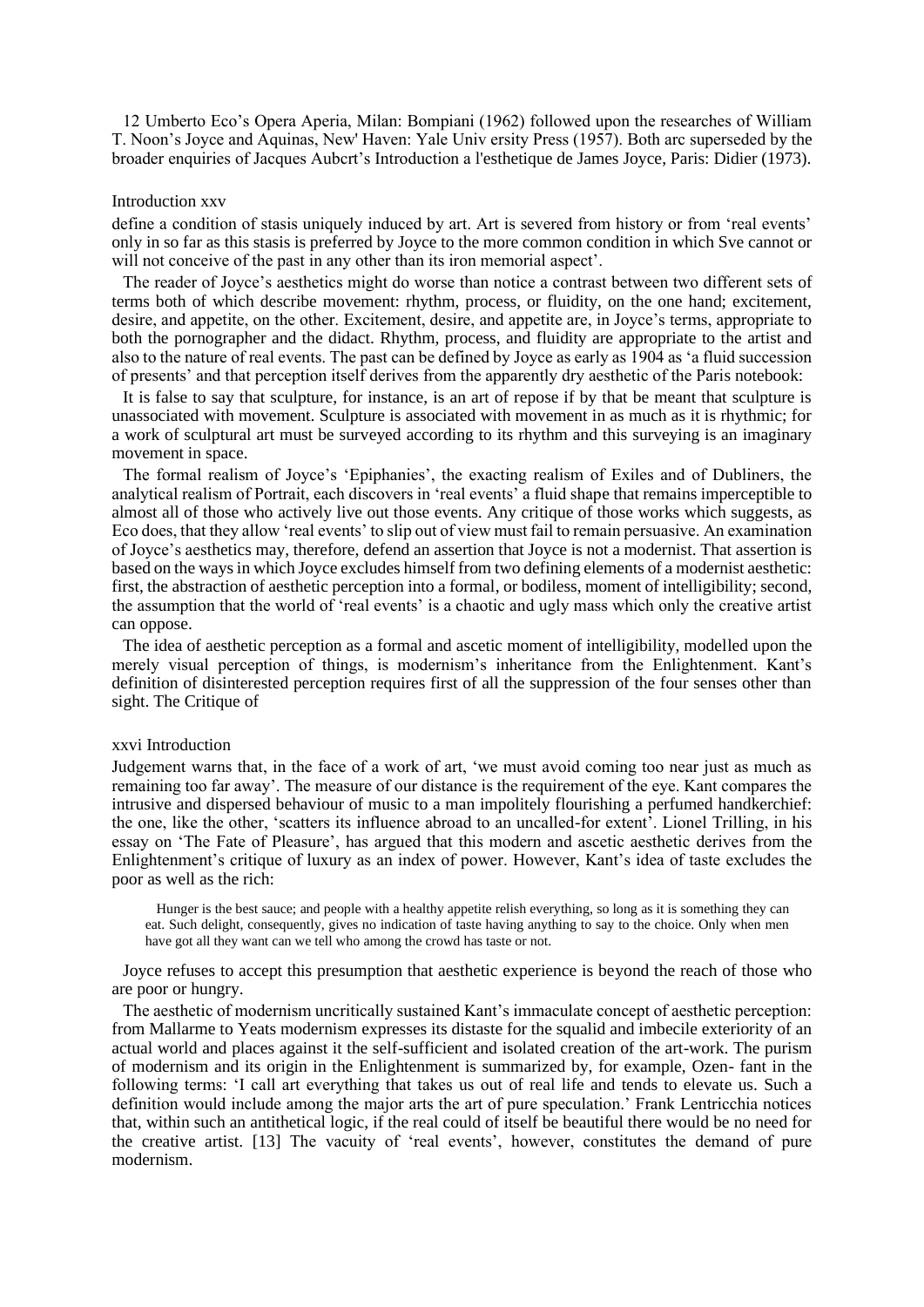Joyce's opposition to these modernist values is so great as to require almost no comment. The lectures on 'Realism and Idealism in English Literature: Daniel Defoe and William Blake' dramatize that opposition. The apparent Kantianism of Joyce's notes on aesthetics has often been remarked. Joyce seems to argue both for a

13. Amédé Ozenfant, The Foundations of Modern Art, New York: Dover Publications (1952), p. xiv; Frank Lentricchia, in The New Criticism, London: Athlone Press (1980), 54-5.

#### Introduction xxvii

disinterested aesthetic perception and for that perception to be occasioned by neither need nor excess. Few things allow us more distinctly to separate Joyce from Stephen than a contrast between the profusion of the senses (oral, aural, and olfactory) in Joyce's writing and Stephen's Kantian interpretation of Aquinas' use of the word for sight, visa,

to cover esthetic apprehensions of all kinds, whether through sight or hearing or through any other avenue of apprehension. This word, though it is vague, is clear enough to keep away good and evil which excite desire and loathing.

Rest, arrest, and stasis are the consequence of this aesthetic self- consciousness. In this sense comedy is no more than the formally self-sufficient work of art (even tragedy is 'formally' comic) and the joy it occasions is no more than our correspondent perception of it. However, in Joyce's notes on aesthetics, comedy is more than that in so far as it is not self-sufficient but refers us to 'whatever is substantial or accidental, general or fortuitous, in human fortunes'. When Joyce comes to dramatize these notes in Portrait we cannot but notice how they are repeatedly interrupted by the substance and accidence of human fortune, of hunger and need: the results of exams, a feed of curry, the basket of a butcher's boy, the inconvenient rain of 'this miserable God-forsaken island'.

## Cultural History

Joyce's analysis of previous literary revivals in Ireland is, in part, a strategy by which he comes to terms with his own priorities. In order to distance himself from the behaviour of his national contemporaries, with their projects of either a Gaelic or an Anglo-Irish literary revival, he contrived that aloof disdain which he both practised and mocked. That disdain has often been exaggerated. 'The Day of the Rabblement' may be its most public moment but even that is undermined by Joyce himself in Epiphany 17. The alert reader of Joyce's letters, the perceptive reader of Dubliners, the sympathetic reader of Joyce's poetry, must question the extent of that attitude of Dedalean pride. A consequence of Joyce's attitude, nevertheless, has been the impression that he was severely different from his Irish contemporaries both in his knowledge and his intentions. The

#### Introduction xxviii

individualism of the heretic seems to be Joyce's early style, but that style masks the fact that Joyce was one heretic among others.

It may therefore come as a surprise to the reader of Joyce's early writing to notice, for example, how his ideas about drama and the repertoire of European dramatists overlap with those celebrated in the pages of Bealtaine, the magazine of the Irish Literary Theatre, edited by W. B. Yeats. It may also come as a surprise to notice some overlap of Joyce's version of nationalism not only with that of Arthur Griffith but also with that of the magazine Dana: An Irish Magazine of Independent Thought to which Joyce offered his essay 'A Portrait of the Artist'. Because it quite legitimately refused that incoherent effusion (while accepting Joyce's poetry) Dana has been consigned to a marginal note in the inferno of Joyce studies. It should be noticed, however, that Joyce chose Dana as an appropriate journal in which to publish his essay no doubt because of his agreement with its editorial preference to 'receive and print contributions in prose and verse which are the expression of the writer's individuality'.

Joyce's cultivated isolation requires some scepticism. In his university days Joyce had represented himself as the only man for Ibsen in Dublin. He wrote to Ibsen himself that 'I have sounded your name defiantly through the college where it was either unknown or known faintly or darkly'. I.t is as well for Joyce's credibility that Ibsen is unlikely to have seen Bealtaine for there he would have discovered in its first issue of 1899 an essay by C. H. Herford, reprinted from the Daily Express, on 'The Scandinavian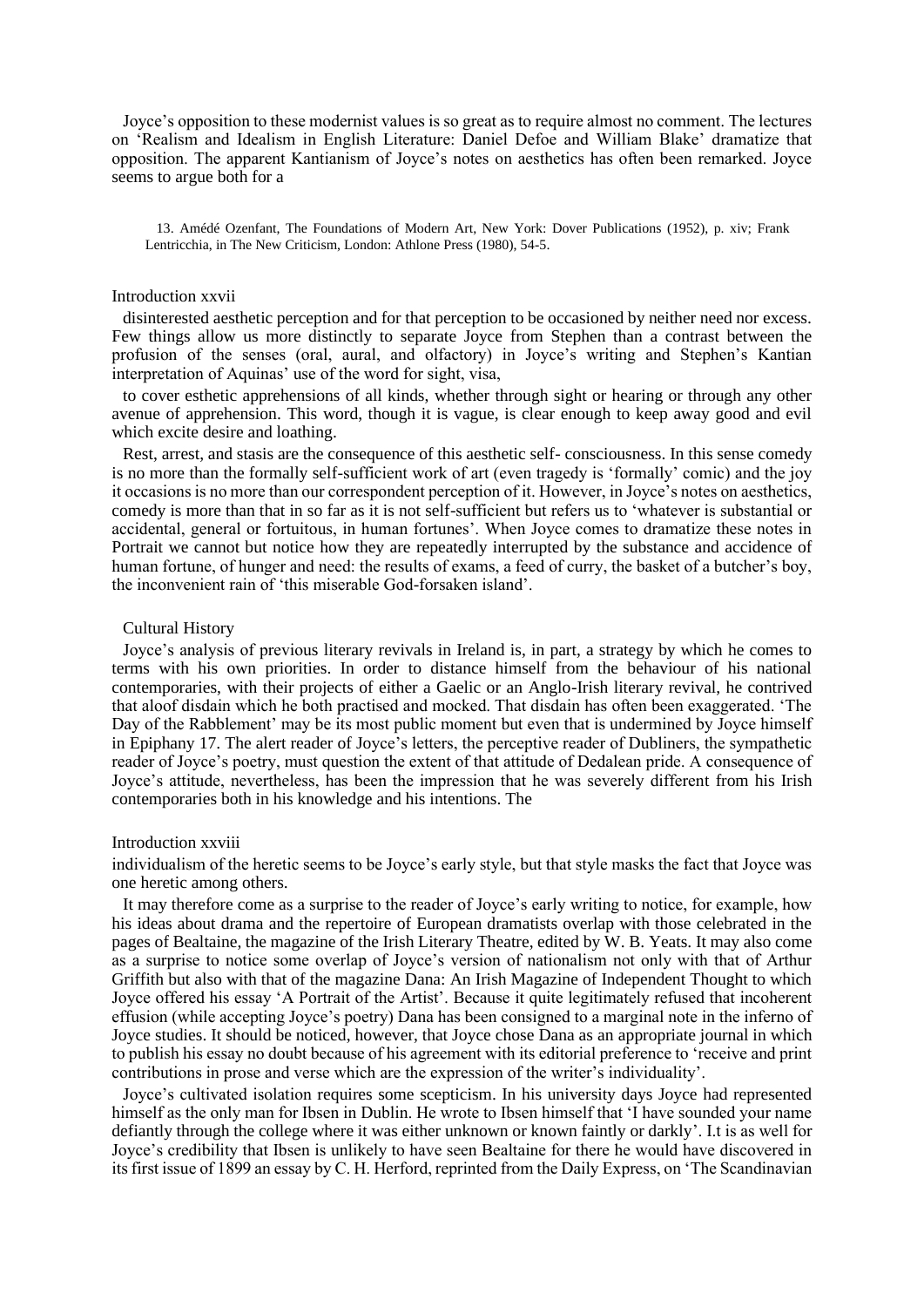Dramatists'. Herford notices how the 'extraordinary vogue of the Norwegian drama' must be attributed to Norway's 'dramatist of extraordinary power', Henrik Ibsen. In the subsequent issue Yeats ridicules the rabble who think Ibsen 'immoral', and George Moore, wondering why Hedda Gahler did not cover its cost, proposes nevertheless 'a European masterpiece, like Ibsen's' should be produced each autumn. Joyce could argue that these early international ideas of the Irish theatre had not been sustained. He could also have noticed that, no less than George Bernard Shaw and William Archer in London, C. H. Herford in Dublin had anticipated his own judgements about Ibsen's corrosive and inward heroism:

The complete emancipation of the Norwegian stage may be dated from i860. Characteristically enough, Ibsen's career as implacable critic of the

#### Introduction xxix

Norwegian people dates from the same year [...] an audacious assault upon the ruling conventions of love-making and marriage in the name of an idealism at once heroic and fanatical. Ibsen was too solitary and self- centred a nature to comply submissively with the Nationalist formula when it had ceased to be a battle-cry. The battle won, it was inevitable that he who held that 'no one is so strong as the man who stands alone,' should go his own way and work out his own ideal. An artist of the first rank can, indeed, rarely take any other course.

This could almost be Joyce, but it is in fact Herford. Both value the corrosive autonomy of the artist. Herford and Joyce are separated merely by the timetables they adopt. Herford places the emancipation of the nation prior to that of the artist. Joyce does not. His comments on Ibsen and his essay on 'Ibsen's New Drama' celebrate the late, but exclude the early, Ibsen. Herford, with others in Be alt aine, celebrates both.

This is not merely an exceptional coincidence of critical value between Joyce and his Dublin contemporaries. Joyce's international and cult status has concealed the ways in which his work is part of an articulate and broad debate within the Irish literary revival. Furthermore, in his political and critical writings gathered here Joyce disguises his dialogue with others who seek to open up a space within colonized nationalism. It is Joyce's style to address us as if his text were a monologue, but this is an affectation. Herford's essay is itself a contribution to a celebrated debate in the Daily Express between W. B. Yeats and John Eglinton (the pseudonym of W. K. Magee) about what should be the subject of a national drama - contemporary lives or epic traditions? - a debate in which the disputants focus on Ibsen's Peer Gynt and Wagner's Lohengrin.

From 'Ibsen's New Drama' and 'The Day of the Rabblement' to 'Ireland. Island of Saints and Sages' and 'A Curious History'Joyce's journalism intervenes in controversies of the day. Apart from Yeats and Joyce, the main agents of this debate were, on the one hand, D. P. Moran and his Philosophy of Irish Ireland (Dublin, 1905) and, on the other hand, the radical humanist John Eglinton and the socialist Frederick Ryan, co-editors of Dana (1904-5). Joyce's essay of 1907, 'Ireland: Island of Saints and Sages', effectively subverts the Philosophy of Irish Ireland:

Our civilization is an immense woven fabric in which very different

## xxx Introduction

elements are mixed, in which Nordic rapacity is reconciled to Roman law, and new Bourgeois conventions to the remains of a Siriac religion. In such a fabric, it is pointless searching for a thread that has remained pure, virgin and uninfluenced by other threads nearby.

John Eglinton's volume, Bards and Saints (Dublin, 1906), equally rejects Irish nativism. Others also sought to resist the tendencies of Irish nationalist culture to become as exclusive as D. P. Moran intended it to be. A defence of these cultural renegades - for example, Thomas Kettle, James Connolly, Thomas McDonagh, and R. W. Lynd - and a re-presentation of their work, the diversity of which was overwhelmed by Easter 1916, has been effected by Luke Gibbons. 14 At the centre of the controversy an exclusivist Irish Ireland opposed a broadening of the literary revival beyond national boundaries, the eliciting of divisions and differences within Irish life, an emphasis on its metropolitan Europeanism, an insistence on cultural criticism. The titles of several articles in Dana summarize its convergence with the essays and lectures of Joyce reproduced here: 'Empire and Liberty'. 'On Language and Political Ideas', 'On the Possibility of a Thought Revival in Ireland', 'The Island of Saints', 'Political and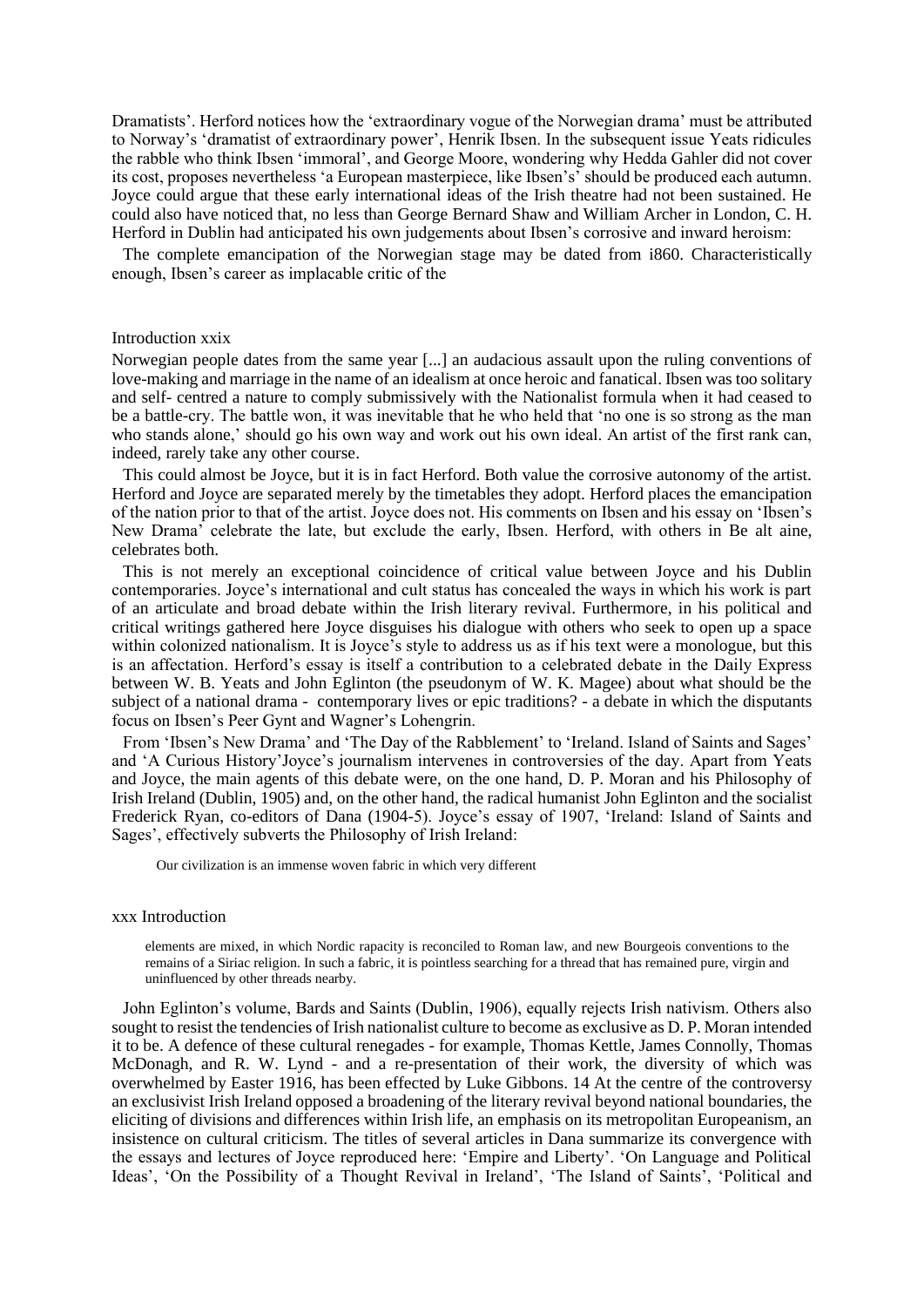Intellectual Freedom'. Dana irreverently opposed what passed for religious and national sentiments. Its contributors perceived such sentiments to be a suppression of a new Irish culture that could be forceful, complex, and independent. Their venture did not thrive and the magazine ceased publication within a year.

Amid these emancipatory endeavors there remains one important difference between Joyce and the editors of Dana, and it can be detected even in the magazine's first editorial:

Man and nature - what more do we want? The difficulty is to begin: and to make a beginning is especially difficult in a country like Ireland, where our bards and prophets have never learned to deal direedy and as men with the elements of human nature, and to dispense with traditional methods and traditional themes.

Joyce's writing, in particular the discursive writing collected in this volume, shares some of its intentions with Dana's enlightenment project but remains different from it to the degree that Joyce is a perverse traditionalist. Dominic Manganiello has demonstrated how

14 Seamus Deane (ed.), The Field Day Anthology of Irish Writing, 3 vols., Derry: Field Day Publications (1991), ii. 950-1020.

#### Introduction xxxi

Italian socialist and anarchist writers inform Joyce's analysis of social and institutional life. 15 It remains true, however, that Joyce in his essays and lectures about Ireland does not allow their analysis to constitute the terms of his analysis, an analysis in terms of nation and empire. It remains equally true that, while he participates in the emancipatory project of such Dublin contemporaries as John Eglinton and Frederick Ryan, Joyce refuses their enlightenment and modernist intention 'to dispense with traditional methods and traditional themes'. His minor and his major writings remain immersed in those methods and themes. The historiographer Carl Schorske has recently investigated the changing place of history in nineteenth- and twentieth-century cultures. He identifies the modernist way of thinking without history and the nineteenth-century way of thinking with history as different ways of trying to address the problems of modernity. 16 Were we to accept this distinction we would discover in Joyce something of a nineteenth-century (rather than a wholly modernist) frame of mind.

Thinking with history also placed Joyce in an uneasy relationship with his Triestine audience. Richard Ellmann has indicated that the Triestines who attended Joyce's lecture at the Universita Popolare were modernist, anti-clerical, and agnostic. A careful reading of Joyce's hesitations with this audience suggests that Ellmann was right. For Joyce cautiously and wittily persuades his audience that, although in 'Ireland, Island of Saints and Sages' he is defending the dignity of early Christian Ireland and her ecclesiastical history, he is not naive in his judgement of either its historical reality or its sentimental value. He refuses, nevertheless, to jettison it. He addresses his Triestine audience as 'you [who have been] fed over the past years on a diet of scepticism'. One aspect of that scepticism had been the new history of Guglielmo Ferrero whose Grandezza e Decadenza di Roma had introduced a journalistic and irreverent approach to the past, in opposition to German idealist historiography. Ferrero had no time for the great-man-decisive-crisis view of history, no time for history as high politics or as a Hegelian-Carlylean conflict of destiny and will. Manners, needs, luxuries, changes in the standard of

### 15 Joyce's Politics, London: Routledge & Regan Paul (1980), 67-114.

16 Thinking with History: Explorations in the Passage to Modernism, Princeton: Princeton University Press (1998).

#### xxxii Introduction

living - these modes of explanation interested Ferrero. We know (not least from recent work such as that of Robert Spoo [17]) how indebted to Ferrero's materialist history Joyce was. But we know too that, for good tactical reasons, he did not wish in his lecture on the island of saints and sages to indulge Ferrero's disrespectful style towards a lost *grandezza d'Irlanda* (if not its present *decadenza*). Therefore, Joyce tells his audience that he is up to speed with his reading of Ferrero, but that the evidence from the reviled German historians (whatever their inaccuracies about early Rome) cannot be denied to early medieval Ireland, 'when the island was a true centre of intel- lectualism and sanctity, that spread its culture and stimulating energy throughout the continent.'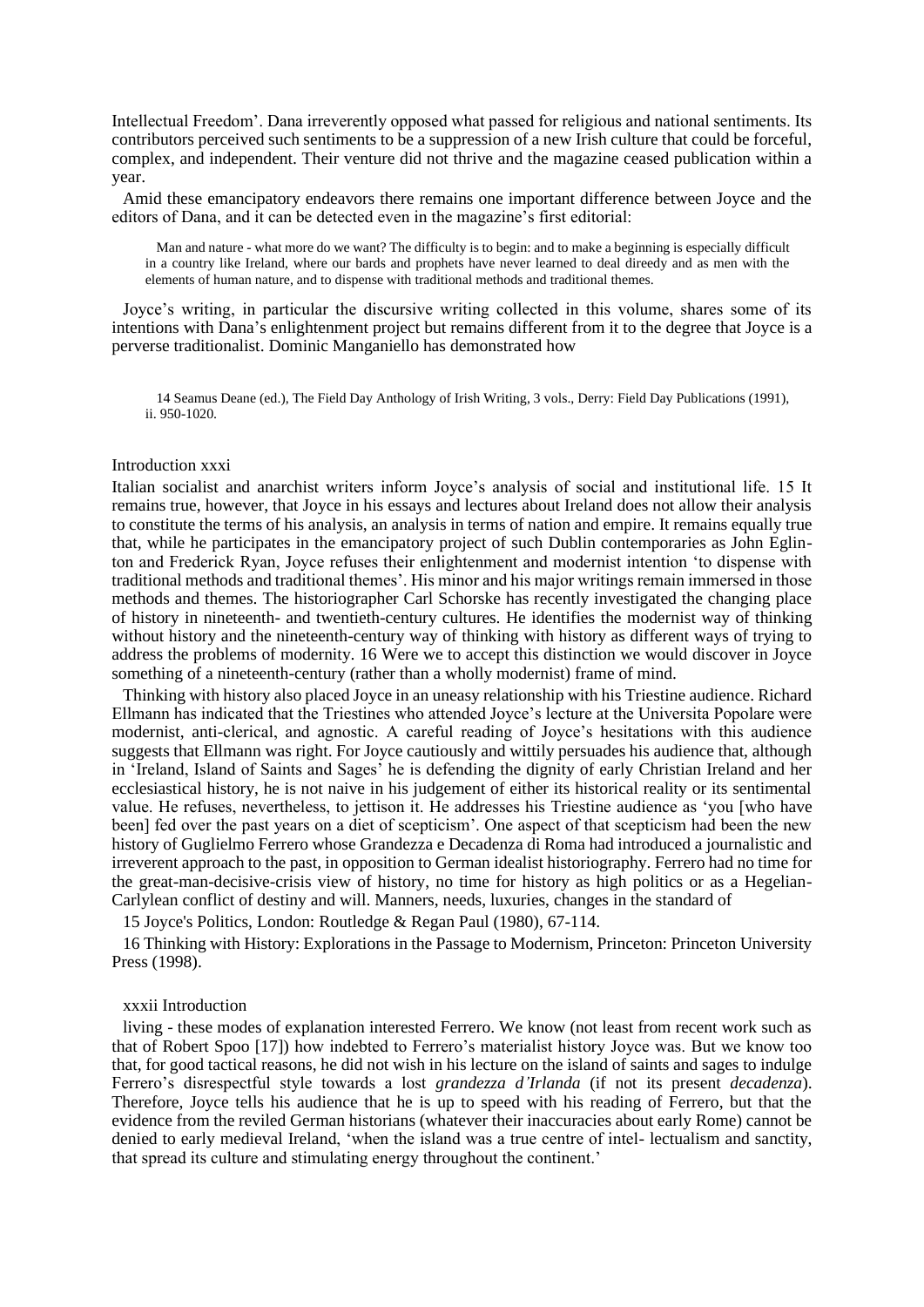In his Triestine writings, Joyce thinks with history. That way of thinking is an old-fashioned caution to several of his Dublin, no less than European, contemporaries. His practice is neither to reverence the past nor to eliminate its complexity. Sporting with the past, abusing it, always implicated in it, Joyce's major writings, facilitated by the minor writings gathered here, refuse to jettison history while they release the present from its grip.

17 James Joyce and the Language of History, New York: Oxford University Press ( 1994), 27-37.

# TRANSLATOR'S INTRODUCTION

The translations of James Joyce's Italian writings collected in this volume are new translations and, therefore, it is as well to make some brief observations on the peculiarities of Joyce's Italian and the special problems his use of that language entails. In 1907 Joyce was writing an Italian that was often ungrammatical and clumsy. By 1909, however, and particularly by 1912 he had become a reasonably accomplished stylist in the language. The translator, therefore, is faced with the task of rendering works of varying quality and proficiency into a single, constant, and fluent style. Yet, in a sense, efforts at consistency are misplaced, for the reader naturally loses all sense of the organic development of Joyce's style from 1907 to 1912, though he is at least spared Joyce's linguistic blunders. Further, where a translator rightly feels that his English prose cannot match Joyce's, he might console himself none the less that he papers over the many grammatical, idiomatic, and stylistic cracks in Joyce's early Italian.

The lectures to the Universita Popolare of Trieste pose another problem. Joyce did not trust his Italian sufficiently to deliver his lectures from notes, and so he wrote the texts out in full. Yet they remain lectures, not finished essays. The mode of argument and the overall flow of these pieces are more suited to the spoken than to the written word. Allowances have to be made for this in a written translation and I have occasionally changed the punctuation or order where sense demands.

It would have been at best pointless, and at worst irritating, for the reader had I remarked upon every oddity of syntax, spelling, grammar, and vocabulary in the early lectures or the articles in II Piccolo della Sera. Joyce's Italian in 1907 was faulty enough, but no more so than might be expected of any young student of a foreign language. What is interesting, however, is the nature of some of his errors; Joyce had a tendency to use Dantesque archaicisms and Latinate vocabulary. Whether or not he was aware of the odd effects in his Italian, the original Italian texts provide an interesting insight into the literary and semantic influences behind his work. Unfortunately, the idiosyncrasies and archaicisms, whether intentional or not, are

# xxxiv Translator's Introduction

rendered invisible in the translation. In short, some of the strange flavour of Joyce's Italian prose has unavoidably been lost.

The Mangan lecture brings these translation problems to a head. In the original paper on Mangan delivered in 1902 to the University College Literary and Historical Society and published in the University magazine, St Stephen's, Joyce used a self-conscious, overwrought style that is influenced by Walter Pater. By 1907, when he intended to deliver his lecture on the same subject before an Italian audience (a quixotic enough gesture in itself), his view of Mangan had altered. The first part of the lecture is more or less new and reflects the modification of his opinion of Mangan since his original paper in 1902. He is now more critical of his subject, more incisive and lucid in his expression. This is not simply because he has moved on from the high-flown rhetoric of youth, but because he is more carefully composing and expressing his thoughts in a foreign tongue.

The second part of the lecture, however, is for the most part lifted directly from his 1902 version. In this case, then, Joyce is translating his own work. This leads to three distinct problems. In the first place, there is the inevitable distortion that occurs in translating one's thoughts into a foreign language. The influence of Joyce's mother-tongue occasionally overwhelms his ear for Italian idiom. In other words, his lecture sounds like what it is, a translation. The second problem is that, as anyone familiar with the 1902 paper will know, the original English is itself particularly ornate and studied. Joyce seems to have made few allowances for this when he came to revise it in 1907. The third problem is that there is only one solution to the other two - namely, to return to the 1902 text wherever Joyce is simply translating rather than modifying. Although there is no alternative to this, it is an unsatisfactory solution in that it fails to reflect the flaws of Joyce's Italian. It is not that I wish to underline his failings; indeed, as I have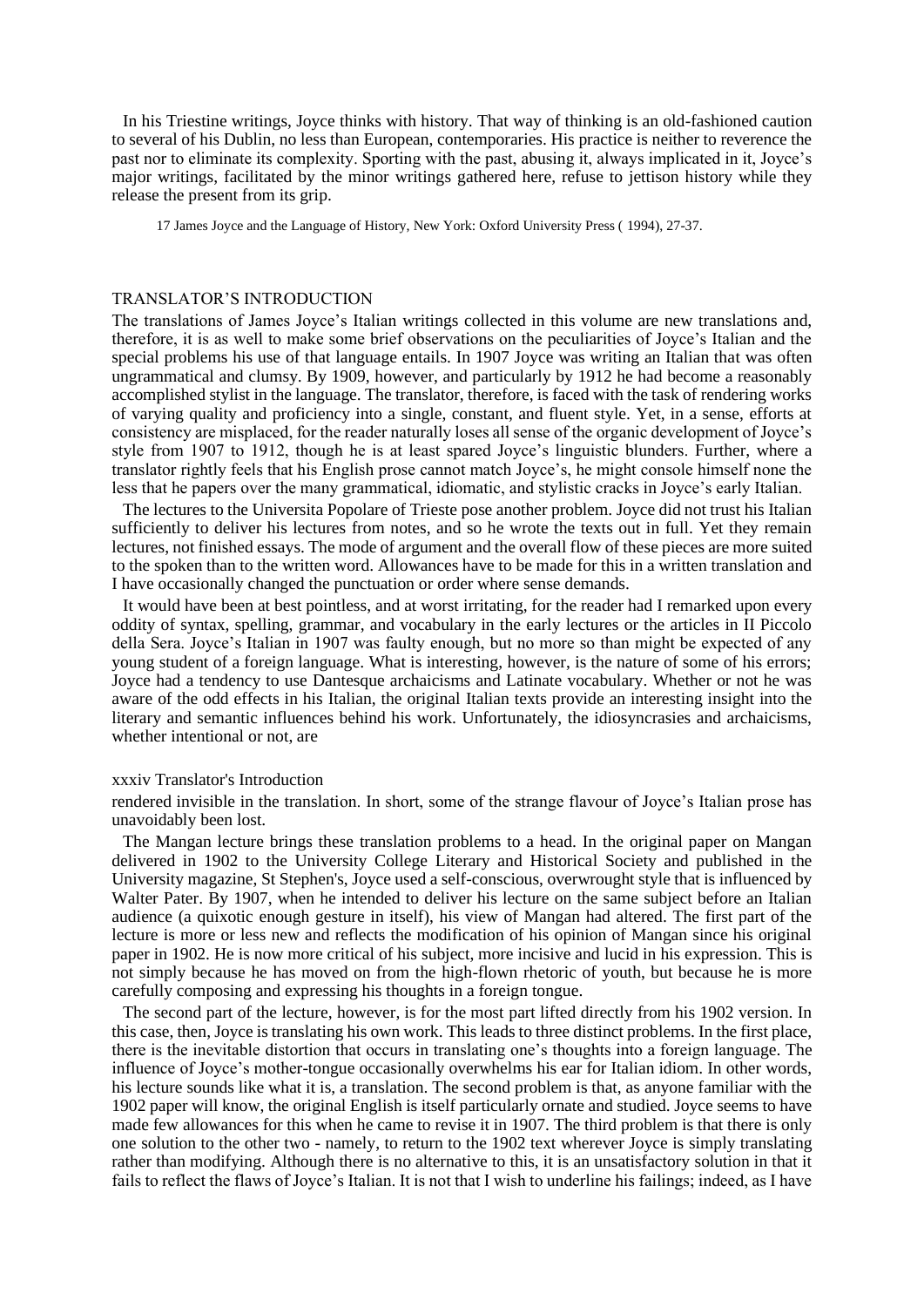already said, my practice in these translations has been to eliminate petty errors without even footnoting them. Readers of the early 1902 paper on Mangan may enjoy the eloquence and pomp of Joyce's Pateresque periods where the Italian audience hear only an eccentric and strangely flawed (but not always inelegant) Italian. Conversely, however, where Joyce interrupts his earlier paper to add new observations or wry comments, an Italian might notice a more natural flow to the style where an English reader will register only a sudden simplification or even deterioration. So

#### Translator's Introduction xxxv

the consequence of returning to the original has been to create a translation that is rather like a photographic negative of the original. My aim has been to disguise the fine shift in style as much as possible. On the other hand I did not attempt at any point to imitate the style of Joyce's original.

Finally, the articles in II Piccolo della Sera are notably simpler and more accessible than the lectures, probably because they were written for a more general audience. Here Joyce adopts a more direct style, shorter periods, and simpler concepts. All the same, this has not prevented him from his usual allusiveness or from sprinkling his articles with the occasional Latin word or phrase. In the case of'The City of the Tribes', the article ends on a strange and ambiguous note, to some extent reminiscent of the way the stories in Dubliners come to a close. For the most part, however, the articles are direct, polemical, and even journalistic. I do not think they require further comment.

#### NOTE ON THE TEXTS

The manuscripts and typescripts of a large proportion of the texts collected here can be located in The Janies Joyce Archive, edited by Michael Groden and others (63 volumes, New York, 1977-80). Previous editions of these texts include The Critical Writings of James Joyce edited by Ellsworth Mason and Richard Ellmann (New York: Viking, 1959); Scritti Italiani, edited by Giorgio Melchiori and others (Milan: Mondadori, 1979 ), James Joyce: CEuvres, vol. 1, edited by Jacques Aubert (Paris: Gallimard, 1982); Daniel Defoe by James Joyce, edited by Joseph Prestcott, University of Buffalo Studies, (1964); James Joyce in Padua, edited by Louis Berrone (New York: Random House, 1977). Corrections have silently been made to some errors of transcription that appear in earlier editions; inconsistent spellings and punctuation have been retained. I am indebted to previous editors for certain annotations and for the location of non-manuscript sources. My own researches have been assisted by many who offered information or responded to enquiries: Giorgio Melchiori, Louis Dupre, Fritz Senn, John McCourt, Kevin Whelan, Aoife Feeney, Herman Rasche, Patrick Sheeran, Mairin Ni Dhon- nchadha, Frank Callanan, Riana O'Dwyer, John O'Hanlon, Seamus Deane, Donncha O hAodha, Gearoid O Tuathaigh, Colm Luibheid, John O'Meara, Pascale McGarry, Carla de Petris, Sean Ryder, Una Bradley. I wish to thank Donna Monroe for her invaluable assistance. Translations from the Italian are by Conor Deane; all other translations are my own. I am grateful to the library staff of National University of Ireland, Galway, University College Dublin, the National Library of Ireland, Trinity College Dublin, Yale University, Cornell University, University of Buffalo, and University of Padua. I acknowledge the generous support of the Millennium Research Fund of the National University oflreland, Galway.

The editor and publishers would like to thank the following institutions for permission to reproduce copyright material in their possession: Cornell University Library (Department of Rare Books); University of Buffalo (The Poetry/Rare Books Collection); Yale University Library (The Beinecke Rare Book and Manuscript Library).

#### SELECT BIBLIOGRAPHY

# **Bibliography**

Cohn, Alan M., and Kain, Richard M. (comps.), 'Supplemental James Joyce Checklist' (now 'Current James Joyce Checklist'), James Joyce Quarter ley, i- (1964- ).

Deming, Robert H. (ed.), A Bibliography oj James Joyce Studies ( 1964; 2nd edn., Boston: Hall, 1977).

Slocum, John J., and Cahoon, Herbert, A Bibliography of James Joyce (1882-1941) (1953: repr. Westport, Conn.: Greenwood Press, 1971).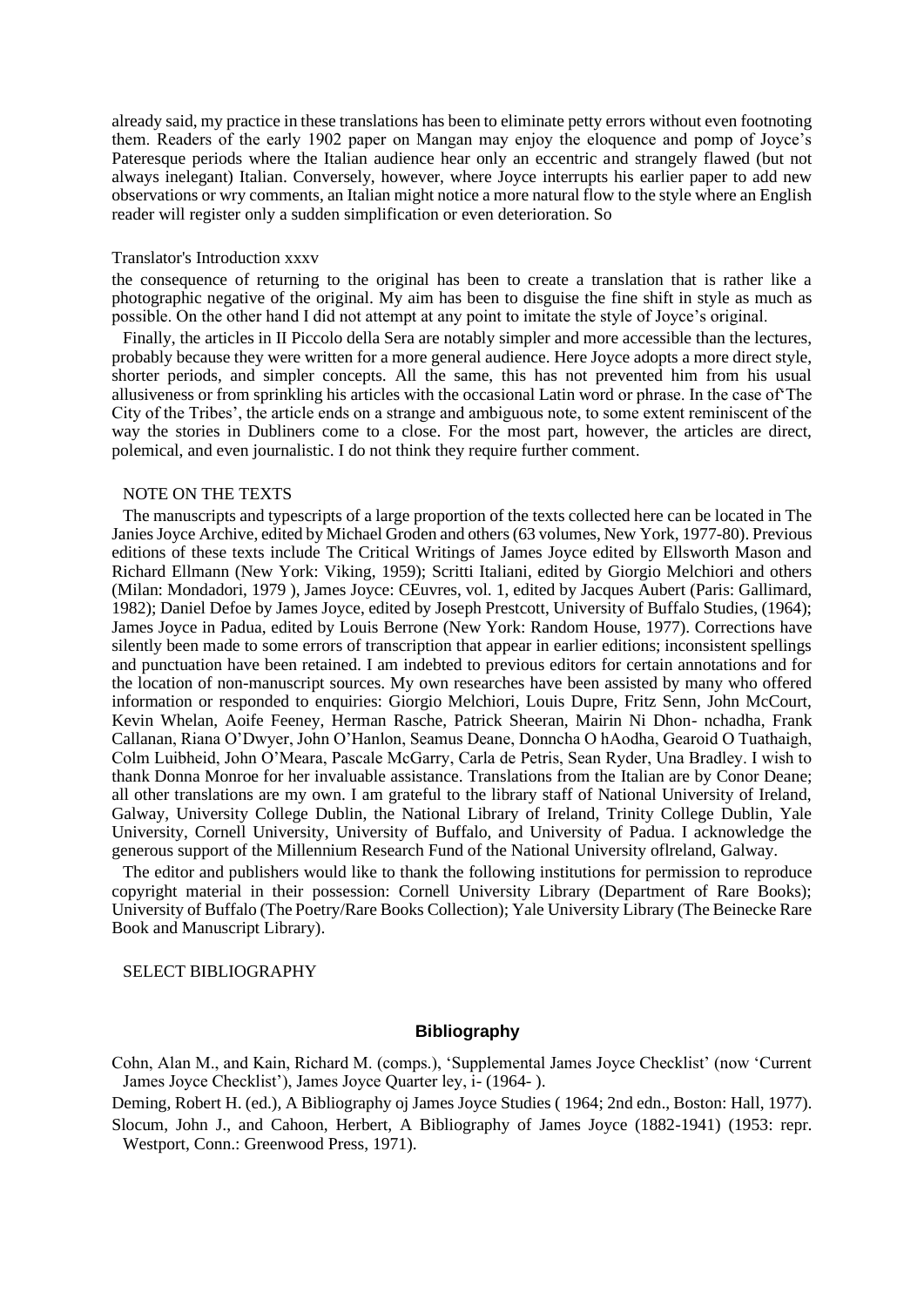# **Biography**

- Ellmann, Richard, James Joyce (1959; rev. edn. 1982; corr. New York: Oxford University Press, 1983). (This is the landmark biography, though it can usefully be supplemented by the other works in the following list.)
- Banta, Melissa, and Silverman, Oscar (eds.), James Joyce 5 Letters to Sylvia Beach (Bloomington, Ind.: Indiana University Press, 1987).
- Beach, Sylvia, Shakespeare and Company (1959; repr. London: Plantin, 1987).
- Gorman, Herbert, James Joyce: A Definitive Biography (1939; repr. London: John Lane and Bodley Head, 1941).
- Joyce, Stanislaus, The Complete Dublin Diary of Stanislaus Joyce (Ithaca, NY: Cornell University Press, 1971).
- Joyce, Stanislaus, My Brother's Keeper: James Joyce's Early Years, ed.

Richard Ellmann (London: Faber & Faber, 1958).

- Lidderdale, Jane, and Nicholson, Mary, Dear Miss Weaver: Harriet Shaw Weaver ; 1876-1961 (New York: Viking, 1970).
- Maddox, Brenda, Nora: A Biography of Nora Joyce (London: Hamish Hamilton, 1988).
- O Laoi, Padhraic, Nora Barnacle Joyce: A Portrait (Galway: Kennys, 1983).
- Potts, Willard (ed.), Portraits of the Artist in Exile: Recollections of James Joyce by Europeans (1979; repr. New York: Harcourt Brace, 1986). Pound, Ezra, Pound/Joyce: The Letters of Ezra Pound to James Joyce, with Pound's Essays on Joyce, ed. Forrest Read (1967; repr. London: Faber & Faber, 1968).
- Power, Arthur, Conversations with James Joyce, ed. Clive Hart (1974; repr. Chicago: University of Chicago Press, 1982).

xxxviii

# **Select Bibliography**

# **Editions and Other Works**

Dubliners, with Introduction and Notes by Terence Brown (Harmonds- worth: Penguin Books, 1992). Finnegans Wake (London: Faber, New York: Viking, 1939).

- The Letters of Janies Joyce, vol. i ed. Stuart Gilbert (London: Faber, New York: Viking, 1957, revised 1966); vols. ii and iii ed. Richard Ellmann (London: Faber, New York: Viking, 1966).
- Poems and Exiles, ed. J. C. C. Mays (Harmondsworth: Penguin Books, 1992).
- A Portrait of the Artist as a Young Man, ed. Chester G. Anderson and Richard Ellmann (New York: Viking, 1964).
- Stephen Hero, ed. with Introduction by Theodore Spencer, revised edition with additional material and Foreword by John J. Slocum and Herbert Cahoon (London: Cape, 1956).
- Ulysses, ed. Hans Walter Gabler and others (Harmondsworth: Penguin Books, 1986).
- James Joyce: Poems and Shorter Writings, ed. Richard Ellmann, A. Walton Litz, and John Whittier-Ferguson (London: Faber & Faber, 1991).

Selected Letters of James Joyce, ed. Richard Ellmann (New York: Viking, 1975)-

- The Critical Writings of James Joyce, ed. Ellsworth Mason and Richard Ellmann (London: Faber & Faber, 1959).
- The James Joyce Archive, ed. Michael Groden (63 vols.; New York and London: Garland, 1977-80).
- Groden, Michael (ed.), James Joyce s Manuscripts: An Index to the James Joyce Archive (New York and London: Garland, 1980).

Criticism and Related Writings

Attridge, Derek, Peculiar Language: Literature as Difference from the Renaissance to James Joyce (London: Methuen, 1988).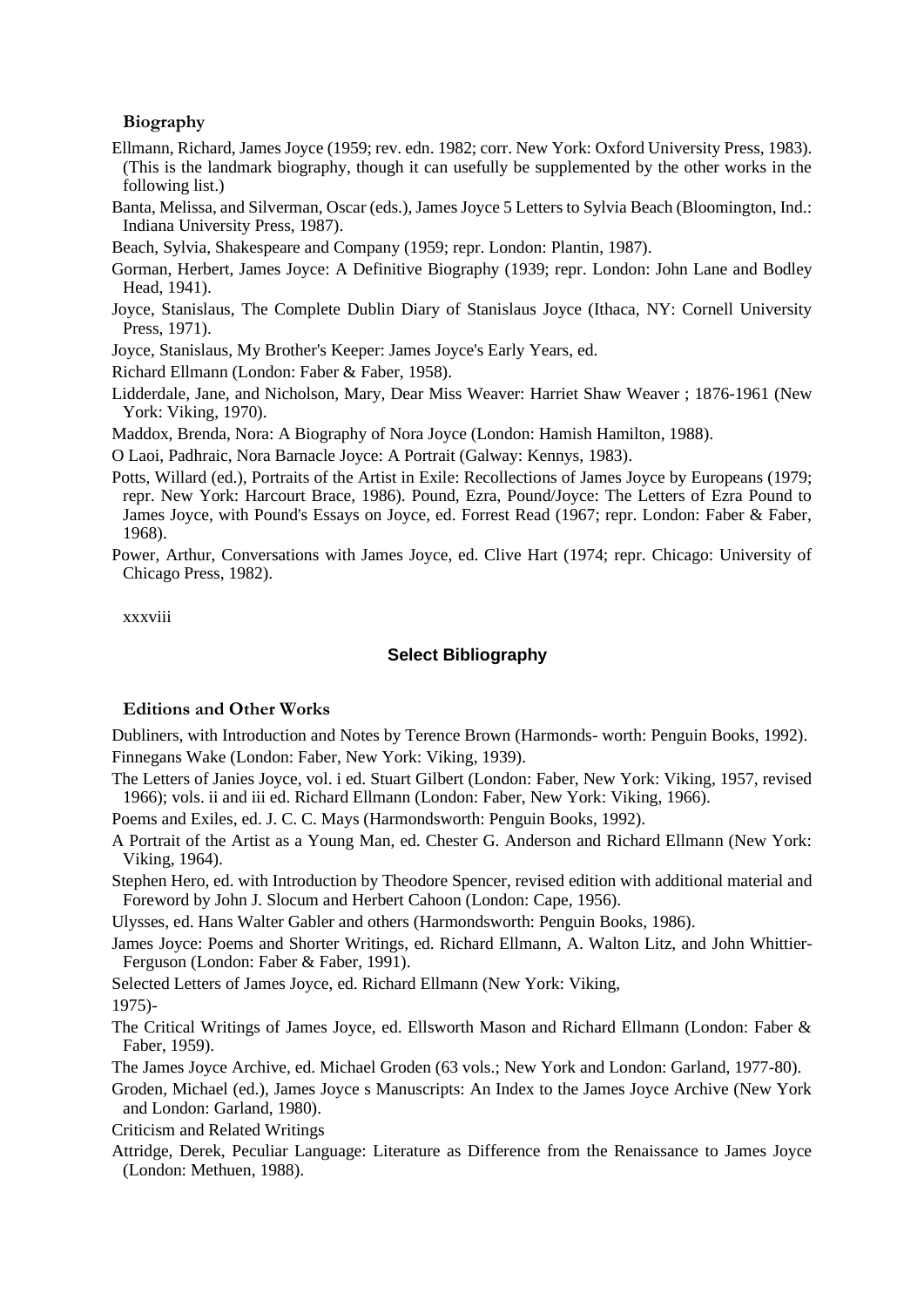- (ed.), The Cambridge Companion to James Joyce (Cambridge: Cambridge University Press, 1990).

- and Ferrer, Daniel (eds.), Post-Structuralist Joyce: Essays from the French (Cambridge: Cambridge University Press, 1984).

Aubert, Jacques, Introduction a Testhetique de James Joyce (Paris: Didier, 1973 )-

- The Aesthetics of James Joyce (Baltimore: Johns Hopkins University Press, 1992).
- and Jolas, M., Joyce and Paris, Papers from the Fifth International

James Joyce Symposium (Paris: Editions du CNRS, 1979).

xxxix Select Bibliography

- Beja, Morris, et al., (yds.), James Joyce: The Centennial Symposium (Urbana and Chigaco: University of Ulinios Press, 1986).
- Borach, Georges, 'Conversations with James Joyce', trans. and ed. Joseph Prescott, College English, 15 (Mar. 1954), 3 2 5 " 7 -
- Bowen, Zack, and Carens, James F. (eds.), A Companion to Joyce Studies (Westport, Conn., and London: Greenwood Press, 1984).
- Brown, Malcolm, The Politics of Irish Literature: From Thomas Davis to W. B. Yeats (London: George Allen & Unwin, 1972).
- Brown, Richard, James Joyce and Sexuality (Cambridge: Cambridge University Press, 1985).
- Budgen, Frank, James Joyce and the Making of ' Ulysses \* (1934; reissued London: Oxford University Press, 1972).
- Cheng, Vincent, Joyce, Race and Empire (Cambridge: Cambridge University Press, 1995).
- Cixous, Helene, The Exile of James Joyce (1968), trans. Sally A. J. Purcell (New York: David Lewis, 1972).

Clery, Arthur, Dublin Essays (Dublin: Maunsel, 1919).

- Deane, Seamus, Celtic Revivals: Essays in Modern Irish Literature (London: Faber, 1985).
- 'Joyce and Nationalism', in Colin MacCabe (ed.) James Joyce: New Perspectives (London: Harvester, 1982).
- Deming, Robert H. (ed.), James Joyce: The Critical Heritage (2 vols.; London: Routledge & Kegan Paul, 1970).
- Eco, Umberto, Opera Operta (Milan: Bompiani, 1962).
- The Open Work (Cambridge, Mass.: Harvard University Press, 1989).
- The Middle Ages of James Joyce (London: Hutchinson Radius, 1989).
- Eglinton, John (W. K. Magee), Bards and Saints (Dublin: Maunsel, 1906).
- and Ryan, Frederick (eds.), Dana: An Irish Magazine of Independent Thought (May 1904-April 1905; repr. New York: Lemma Publishing Corporation, 1970).

Ellmann, Richard, The Consciousness of Joyce (London: Faber, 1977).

- Flood, Jeanne A., 'Joyce and the Maamtrasna Murders', James Joyce Quarterly, 28/4 (Summer 1991), 879-88.
- Garvin, John, James Joyce's Disunited Kingdom and the Irish Dimension (Dublin: Gill & Macmillan, 1976).
- Gibbons, Luke, 'Constructing the Canon: Versions of National Identity', in Seamus Deane (ed.), The Field Day Anthology of Irish Writing, 3 vols. (Derry: Field Day Publications, 1991), ii. 950-1020.
- Giglioni, Cinzia, 'James Joyce Giornalista del "Piccolo della Sera'", unpub. thesis, Universita degli Studi di Milano, 1997.

xl Select Bibliography

Goldman, Arnold, The Joyce Paradox: Form and Freedom in his Fiction (London: Routledge & Kegan Paul, 1966).

- Hart, Clive, Joyce, Huston, and the Making of The Dead (Gerrards Cross: Colin Smythe, 1988).
- Herr, Cheryl, Joyce's Anatomy of Culture (Urbana and Chicago: University of Illinois Press, 1986).
- Jameson, Fredric, 'Ulysses in History', in W. J. McCormack and Alistair Stead (eds.), James Joyce and Modern Literature (London: Routledge & Kegan Paul, 1982).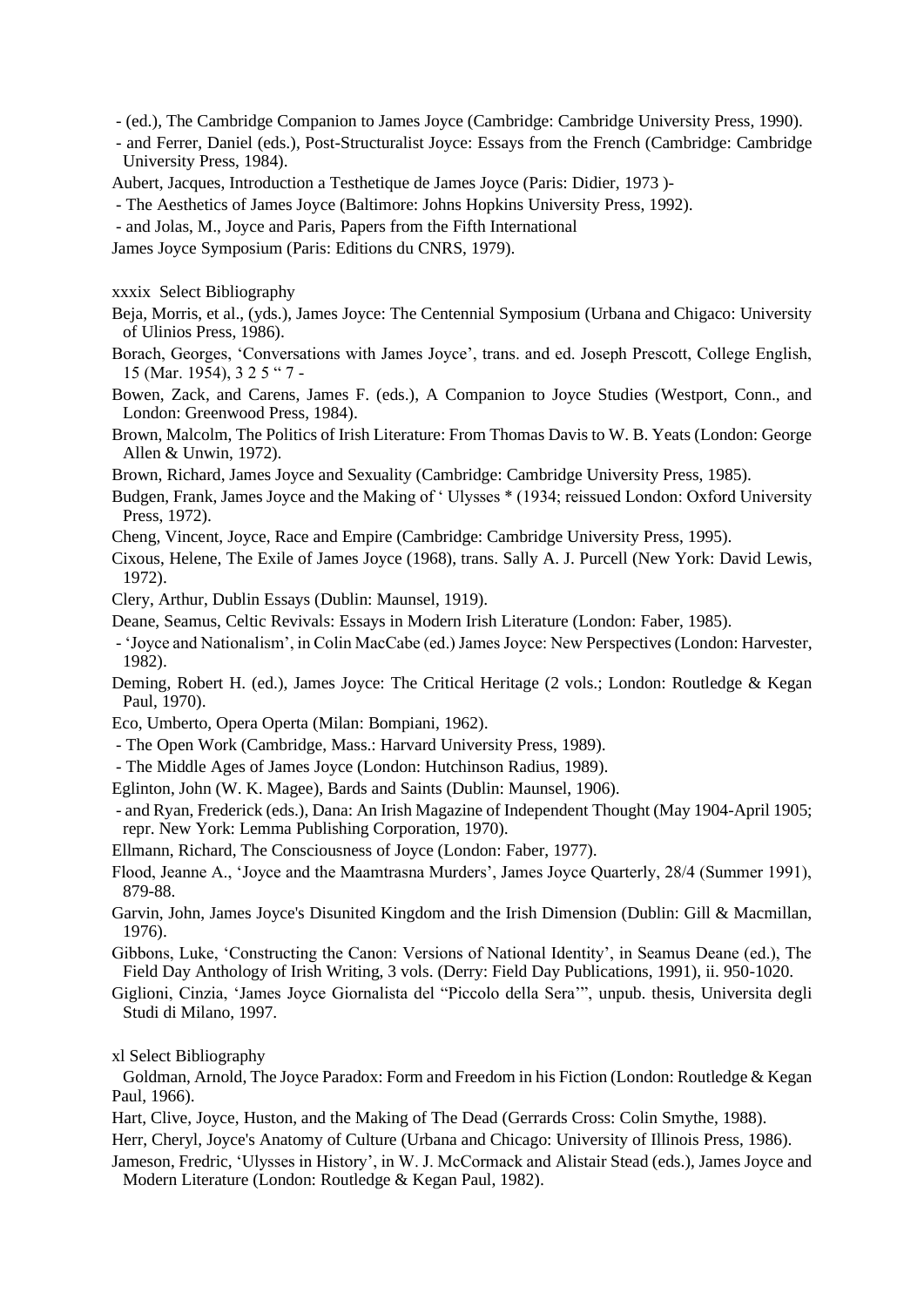Kelly, John, 'The Fall of Parnell and the Rise of Irish Literature: An Investigation', Anglo-Irish Studies, 2 (1976), 1-23.

Kenner, Hugh, Dublin's Joyce (1956; repr. New York: Columbia University Press, 1987).

- Joyce's Voices (Berkeley and Los Angeles: University of California Press, 1978).

Kershner, R. B., Joyce, Bakhtin, and Popular Literature (Chapel Hill:

University of North Carolina Press, 1989).

Leerssen, Joep, Remembrance and Imagination: Patterns in the Historical and Literary Representation of Ireland in the Nineteenth Century (Cork: Cork University Press, 1996).

- '1798: The Recurrence of Violence and Two Conceptualizations of

History', Irish Review, 22 (Summer 1998), 37-45.

Lentricchia, Frank, After the New Criticism (London: Athlone Press, 1980).

Levin, Harry, James Joyce: A Critical Introduction (1941; rev. edn. New York: New Directions, i960).

Lloyd, David, Nationalism and Minor Literature: James Clarence Mangan and the Emergence of Irish Cultural Nationalism (Berkeley: University of California Press, 1988).

Lyons, F. S. L., Culture and Anarchy in Ireland i8go-jgjg (Oxford: Clarendon Press, 1979).

MacCabe, Colin, James Joyce and the Revolution of the Word (London: Macmillan, 1978).

-(ed .), James Joyce: New Perspectives (Brighton: Harvester Press,

1982).

McCourt, John, 'Joyce on National Deliverance: The View from 1907 Trieste', Prospero: rivista di culture anglo-germaniche, 5 (Trieste, 1998), 27-48.

MacDonagh, Oliver, States of Mind: A Study of Anglo-Irish Conflict 1780-1g8o (London: George Allen & Unwin, 1983).

Manganiello, Dominic, Joyce's Politics (London: Routledge & Kegan Paul, 1980).

Select Bibliography xli

- 'The Politics of the Unpolitical in Joyce's Fictions', James Joyce Quarterly, 29/2 (Winter 1992), 241- 58.

Mason, Ellsworth, 'James Joyce's Shrill Note - the Piccolo della Sera Articles', Twentieth-Century Literature, 2/3 (Oct. 1956), 115-39.

Melchiori, Giorgio, 'The Language of Politics and the Politics of Language', James Joyce Broadsheet, 4 (Feb. 1981), 1.

- (ed.), Joyce in Rome: The Genesis of'Ulysses' ( Rome: Bulzoni, 1984).

Moran, D. P, The Philosophy of Irish Ireland (Dublin: James Duffy & Co., 1905).

Nadel, Ira B., Joyce and the Jews: Culture and Texts (Iowa City: University of Iowa Press, 1989).

Nolan, Emer, James Joyce and Nationalism (London: Routledge, 1995).

Noon, William T., Joyce and Aquinas (New Haven: Yale University Press, 1957 )-

Ozenfant, Amede, The Foundations of Modern Art, trans. John Rodker (New York: Dover Publications, 1952).

Parrinder, Patrick, James Joyce (Cambridge: Cambridge University Press, 1984).

Paseta, Senia, Before the Revolution: Nationalism, Social Change and Ireland's Catholic Elite, 187Q-1Q22 (Cork: Cork University Press, 1999).

Peake, C. H., James Joyce: The Citizen and the Artist (London: Edward Arnold, 1977).

Platt, L. H., 'Joyce and the Anglo-Irish Revival: The Triestine Lectures', James Joyce Quarterly, 29/2 (Winter 1992), 262-4.

Rabate, Jean-Michel, Joyce Upon the Void: The Genesis of Doubt (New York: St Martin's Press, 1991).

Renan, Ernest, The Poetry of the Celtic Races, and Other Studies (1896; reissued New York: Kennikat Press, 1970).

Riquelme, John Paul, Teller and Tale in Joyce's Fiction: Oscillating Perspectives (Baltimore and London: Johns Hopkins University Press, 1983).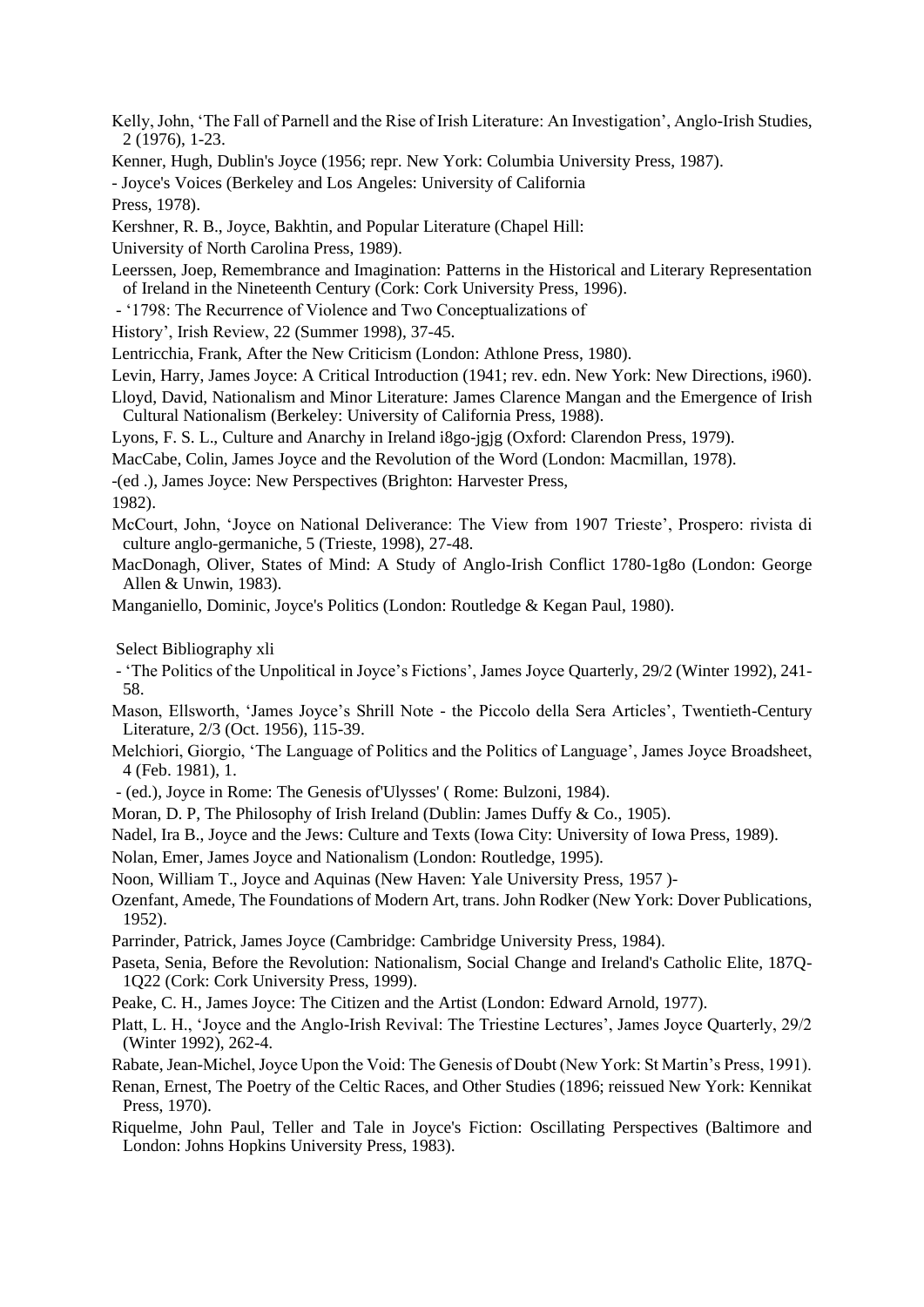Schorske, Carl, Thinking with History: Explorations in the Passage to Modernism (Princeton: Princeton University Press, 1998).

Scott, Bonnie Kime, Joyce and Feminism (Brighton: Harvester, 1984).

Senn, Fritz, 'History as Text in Reverse', James Joyce Quarterly, 28/4 (Summer 1991), 765-75

- Nichts Gegen Joyce: Joyce Against Nothing, ed. Franz Cavigelli (Zurich: Haffmans Verlag, 1983).

- Joyce's Dislocations: Essays on Reading as Translation, ed. John Paul Riquelme (Baltimore and London: Johns Hopkins University Press, 1984).

Spoo, Robert, James Joyce and the Language of History (New York: Oxford University Press, 1994).

xlii Select Bibliography

Valente, Joseph, James Joyce and the Problem of Justice (Cambridge: Cambridge University Press, 1995).

Further Reading in Oxford World's Classics

James Joyce, Ulysses, ed. Jeri Johnson.

- A Portrait of the Artist as a Young Man, ed. Jeri Johnson.

- Dubliners, ed. Jeri Johnson.

Empire Writing: An Anthology of Colonial Literature, 1870-1918, ed. Elleke Boehmer.

J. M. Synge, The Playboy of the Western World and Other Plays, ed. Ann Saddlemyer.

# A CHRONOLOGY OF JAMES JOYCE

1882 (2 Feb.) Born James Augustine Joyce, eldest surviving son of John Stanislaus Joyce ('John'), a Collector of Rates, and Mary Jane ('May') Joyce née Murray, at 41 Brighton Square West, Rathgar, Dublin. (May) Phoenix Park murders. (Aug.) Maamtrasna murders. (Dec.) Execution of Myles Joyce.

1884 First of many family moves, to 23 Castlewood Avenue, Rathmines, Dublin. (17 Dec.) John Stanislaus Joyce ('Stanislaus') born.

1886 Gladstone's Home Rule bill defeated.

1887 Family (now four children: three boys, one girl) moves to 1 Martello Terrace, Bray, south of Kingstown (now Dun Laoghaire). JJ's uncle, William O'Connell, moves in with family, as does Mrs 'Dante' Hearn Conway, who is to act as a governess.

1888 (1 Sept.) JJ enrols at Clongowes Wood College, near Sallins, County Kildare, a Jesuit boys' school.

1889 After his first communion, JJ becomes altar boy. (At his later confirmation, also at Clongowes, JJ takes 'Aloysius' as his saint's name.) Given four strikes on the back of the hand with a pandvbat for use of'vulgar language'. (24 Dec.) Captain O'Shea files for divorce from Katherine ('Kitty') O'Shea on grounds of her adultery with Charles Stewart Parnell, MP, leader of the Irish Home Rule Party.

1890 Parnell ousted as leader of Home Rule Party.

1891 (June) JJ removed from Clongowes as family finances fade. John Joyce loses job as Rates Collector (pensioned off at age of 42). (6 Oct.) Parnell dies. JJ writes 'Et Tu, Healy', identifying Tim Healy, Parnell's lieutenant, with Brutus and indicting Ireland's rejection of Parnell as treachery.

1892 Family (now eight children: four boys, four girls) moves to Black- rock, then into central Dublin.

1893 Children sent to the Christian Brothers School on North Richmond Street. (6 Apr.) JJ and his brothers enter Belvedere College, Jesuit boys' day-school, fees having been waived. Last Joyce child born (family now four boys, six girls). Gaelic League founded.

1894 JJ travels to Cork with John Joyce, who is disposing of the last of the family's Cork properties. Family moves to Drumcondra. JJ wins first of many Exhibitions for excellence in state examinations. (Summer) Trip to Glasgow with John Joyce. Family moves again, to

xliv Chronology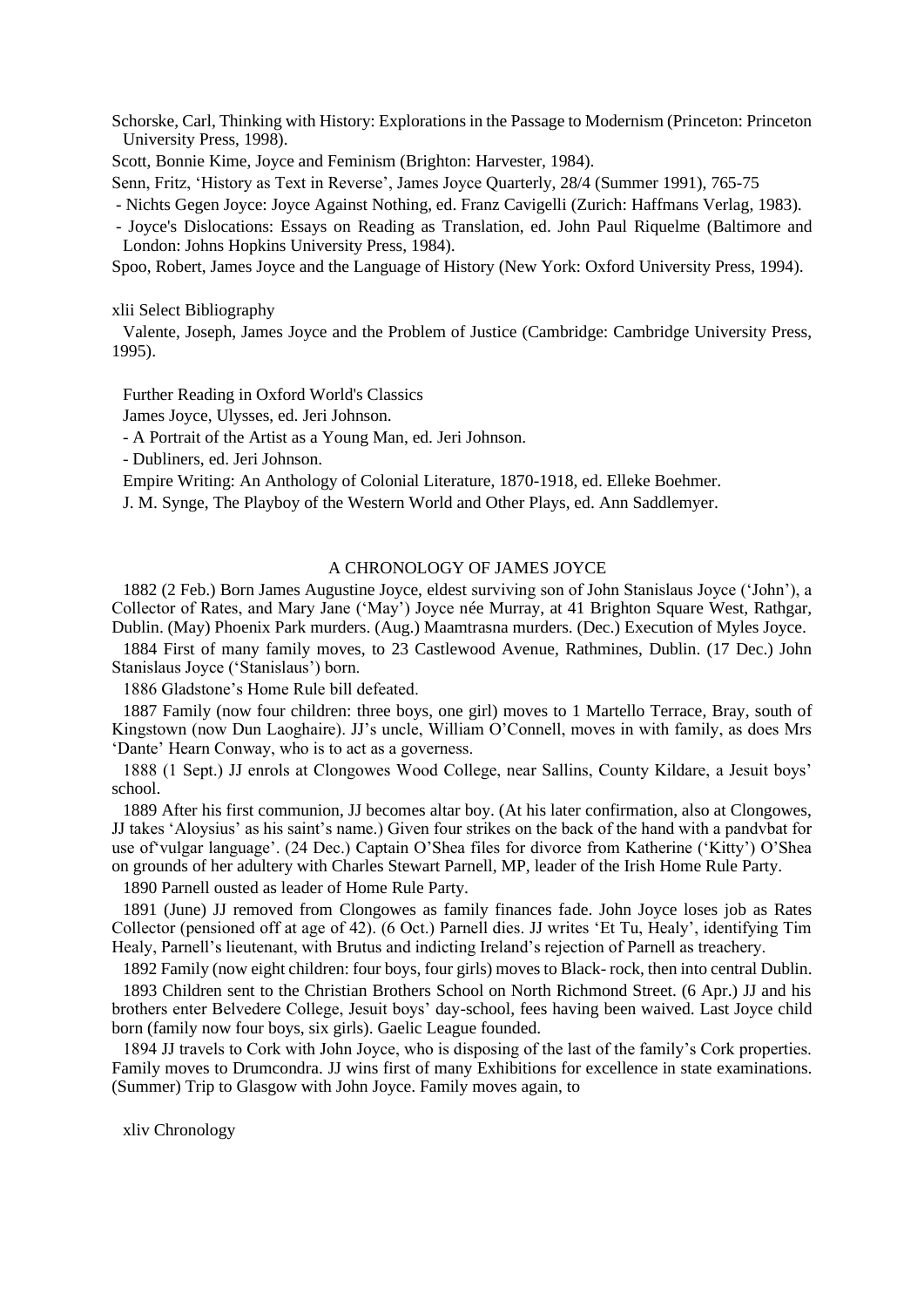North Richmond Street. JJ reads Lamb's Adventures of Ulysses and writes theme on Ulysses as 'My Favourite Hero'.

1 895 JJ enters the Sodality of the Blessed Virgin Mary.

1896 JJ chosen prefect of the Sodality, attends retreat, later claims to have begun his 'sexual life' in this, his fourteenth year.

1897 JJ wins prize for best English composition in Ireland for his age group.

1 898 JJ begins to read Ibsen, attends and reviews plays. Leaves Belvedere. (Sept.) Enters Royal University (now University College, Dublin). Writes essay on subjugation. Family continues to move from house to house.

1899 JJ writes essay on 'The Study of Languages'. (8 May) Attends premiere of Yeats's The Countess Cathleen y refuses to sign students' letter of protest to the Freeman's Journal against the play. (Sept.) Writes essay on Munkacsy's Ecce Homo on exhibition at the Royal Hibernian Academy.

1900 (20 Jan.)JJ delivers paper 'Drama and Life' before the university Literary and Historical Society. (1 Apr.) JJ's review of Ibsen's When We Dead Awaken, 'Ibsen's New Drama', published in Fortnightly Review. Ibsen responds with pleasure. JJ visits London, attends Music Hall, writes prose and verse plays, poems, begins to keep 'epiphany' notebook.

1901 JJ writes 'The Day of the Rabblement', an attack on the Irish Literary Theatre and its narrow nationalism, and publishes it privately in a pamphlet with Francis Skeffington's essay arguing for equality for women.

1902 (Feb.) JJ delivers paper to Literary and Historical Society praising the Irish poet James Clarence Mangan and advocating literature as 'the continual affirmation of the spirit'. (Mar.) JJ's brother George dies. JJ leaves university and registers for the Royal University Medical School. (Oct.) Meets Yeats and, later, Lady Gregory. Leaves Medical School and (1 Dec.) departs for Paris, ostensibly to study medicine. Passes through London where Yeats introduces him to Arthur Symons. Reviews books for Dublin Daily Express. Returns to Dublin for Christmas.

1903 JJ meets Oliver St John Gogarty. (17 Jan.) Returns to Paris by way of London. Giving up on medical school, spends days in Bibliotheque Nationale, nights in Bibliotheque Sainte-Genevieve. Writes notes on aesthetics. (Mar.) Meets Synge. (11 Apr.) Returns

#### Chronology xlv

to Dublin due to mother's illness; she dies (13 Aug.). JJ continues to contribute short pieces to the Daily Express, the Irish Times, and the Speaker.

1904 JJ writes essay 'A Portrait of the Artist', first seeds of later novel A Portrait of the Artist as a Young Man. Begins writing stories, which will become Dubliners, and publishes three in the Irish Homestead. Begins work on Stephen Hero. Writes and publishes poems which will be collected later as Chamber Music. Leaves the family home, takes rooms in Dublin, teaches at Clifton School, Dalkey. Joins Gogarty (for one week) in the Martello Tower, Sandycove. Writes 'The Holy Office', a satirical poem about the contemporary Dublin literary scene. (10 June) Meets Nora Barnacle and on 16 June first goes out with her. (8 Oct.) JJ and Nora leave Dublin together for the Continent, first to Zurich, then to job with the Berlitz School in Pola where JJ will teach English. Writes further notes on aesthetics.

1905 JJ and Nora move to Trieste, where JJ teaches English for Berlitz School. (27 July) Son, Giorgio, born. Chamber Music submitted to (and refused by) four publishers in Dublin and London. First version of Dubliners submitted to Grant Richards, Dublin publisher, who contracts to publish it, but later withdraws. Stanislaus moves to Trieste (where he stays until his death in 1955).

1906 (July) Family moves to Rome where JJ accepts abortive job in bank. (30 Sept.) JJ writes to Stanislaus, 'I have a new story for Dubliners in my head. It deals with Mr. Hunter'; later (13 Nov.) identifies it: 'I thought of beginning my story Ulysses' Begins 'The Dead' instead.

1907 (Jan.) Riots at the Abbey Theatre over J. M. Synge's The Playboy of the Western World. (7 Feb.) JJ writes to Stanislaus: ' Ulysses never got any forrader than the title.' (Mar.) Family returns to Trieste. Death of John O'Leary, the subject of the first article JJ writes for II Piccolo della Sera on Ireland. (Apr.) Lectures on 'Ireland, Island of Saints and Sages', at the Universita del Popolare in Trieste. (May) Elkin Matthews (London) publishes Chamber Music. First essay on Home Rule published in II Piccolo della Sera. (July) JJ contracts rheumatic fever and is hospitalized; beginnings of his eye troubles. (26 July) Daughter, Lucia, born. Scraps the 26 chapters of Stephen Hero and begins to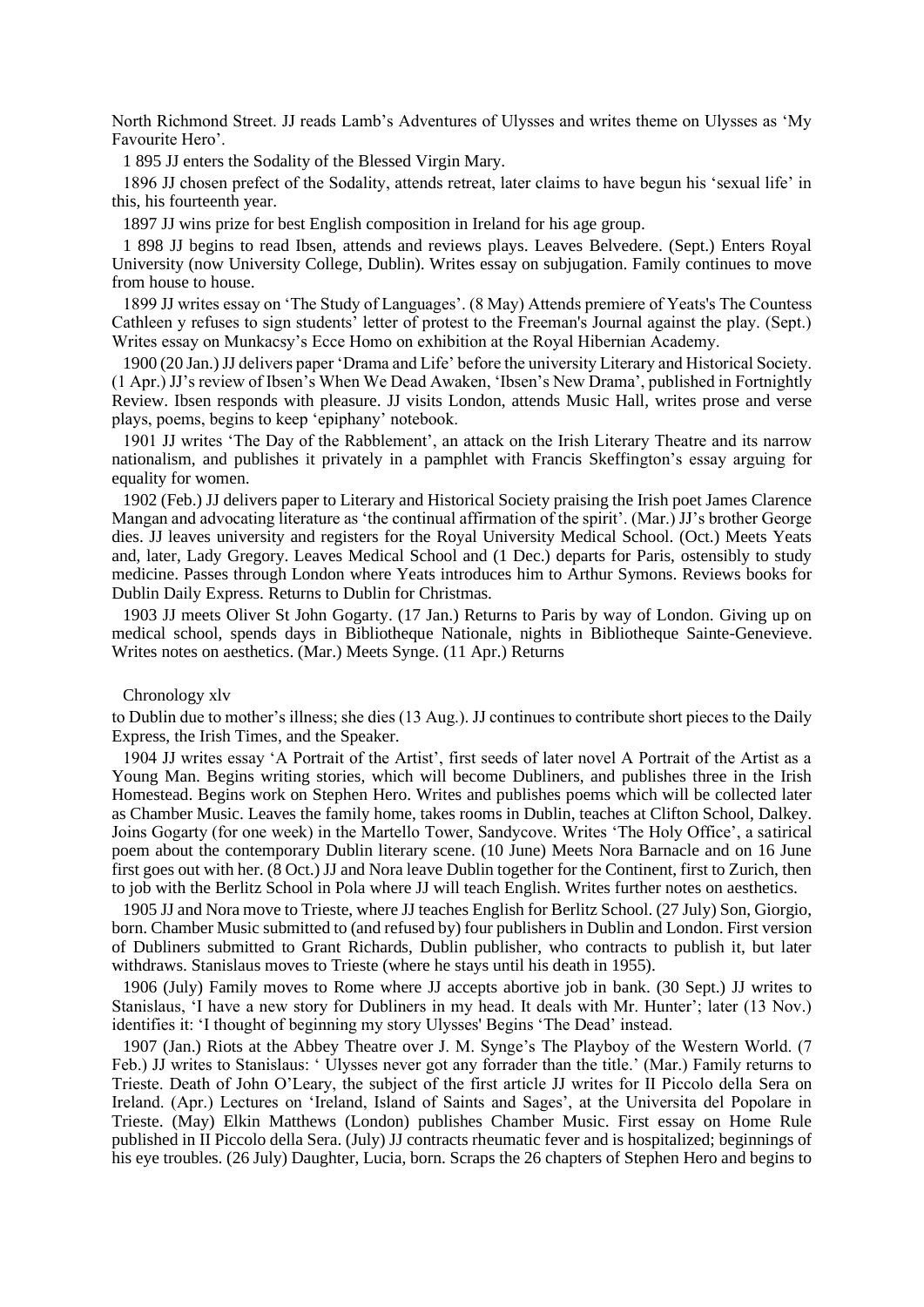rework entirely as Portrait. (Sept.) Essay on Maamtrasna murders, 'Ireland at the Bar', published in II Piccolo della Sera. Completes 'The Dead'.

### xlvi Chronology

1908 JJ completes first three chapters of Portrait, but then sets them aside. Family troubles and continued poverty.

1909 Friendship with Ettore Schmitz (Italian author 'Italo Svevo'), whose high opinion of Portrait fragments spurred JJ to revise and continue. (Mar.) JJ writes article on Oscar Wilde for II Piccolo della Sera. (Apr.) Revised Dubliners sent to Maunsel & Co. in Dublin. (July) JJ and Giorgio go to Dublin and Galway. JJ signs contract with Maunsel & Co. and meets old acquaintances. One, Vincent Cosgrave, who had also wooed Nora, claimed that she had been unfaithful to JJ with him. JJ's '1909 Letters' to Nora written as result, first, of his doubting and, later, of his reconciliation with, her. (Sept.) Essay on Bernard Shaw appears in II Piccolo della Sera. JJ, Giorgio, and JJ's sister Eva return to Trieste. (Oct.) JJ returns to Dublin as agent for Triestine consortium to open first cinema in Dublin. (20 Dec.) The 'Volta' cinema opens.

1910 (2 Jan.) JJ returns to Trieste with another sister, Eileen. 'Volta' fails. Publication of Dubliners delayed. (Dec.) Second essay on Home Rule published in II Piccolo della Sera.

1911 Continuing delay of Dubliners. JJ writes open letter, published in Arthur Griffiths's Sinn Fein, complaining of his mistreatment at the hands of his publishers. Home Rule passed in House of Commons, defeated in Lords.

1912 JJ lectures on Blake and Defoe at the Universita Popolare. (Apr.) For the purpose of taking Italian state examinations for teachers at Padua JJ writes essays on Dickens and on the Renaissance. (May) Essay on Parnell published in II Piccolo della Sera. Nora and Lucia travel to Ireland, followed quickly by JJ and Giorgio. (JJ's last trip to Ireland.) (Aug., Sept.) Essays on Galway, 'The City of the Tribes' and 'The Mirage of the Fisherman of Aran', published in II Piccolo della Sera. Essay on 'Politics and Cattle Disease' published in Freemans Journal. Negotiations with Maunsel & Co. finally fail; proofs destroyed. JJ writes broadside 'Gas from a Burner' in response and publishes it on his return to Trieste (15 Sept.). JJ begins his (twelve) Hamlet lectures at the Universita. Begins writing poetry again.

1913 JJ continues Hamlet lectures. Grant Richards again shows interest in Dubliners. Ezra Pound writes (having been told by Yeats of JJ).

1914 JJ revises Portrait, sends first chapter and Dubliners to Pound. Pound asks to publish poem ('I Hear an Army') in Imagist anthology in USA, and begins serialization of Portrait (beginning 2 Feb.) in the Egoist (originally called the New Freewoman and edited by

## Chronology xlvii

Dora Marsden and Rebecca West). Under demand of publishing, JJ finishes last two chapters. (June) Harriet Shaw Weaver takes over editorship of Egoist. (15 June) Grant Richards publishes Dubliners. (Aug.) World War I begins. JJ writes Giacomo Joyce. (Nov.) JJ drafts notes for Exiles. Begins Ulysses.

19 1 5 (9 Jan.) Stanislaus arrested, interned in Austrian detention centre for remainder of war. Exiles completed. (15 May) Italy enters war. (June) In return for a pledge of neutrality, Joyce family allowed to leave Austrian Trieste and move to neutral Swiss Zurich. Through the intercession of Yeats and Pound, JJ awarded a grant (£75) from the Royal Literary Fund. Ulysses in progress.

1916 Easter Rising in Dublin. (Aug.) JJ granted £100 from the British Civil List (again at Pound's instigation). (Dec.) B. W. Huebsch (New York) publishes Dubliners and Portrait. JJ writes 'A Notebook of Dreams' - record of Nora's dreams with JJ's interpretations.

1917 (Feb.) English edition of Portrait published by Egoist Press. JJ suffers eye troubles which lead to his first eye operation (Aug.). (Feb.) Harriet Shaw Weaver begins anonymous benefaction to JJ; her financial support will continue until (and beyond) JJ's death (when she pays for his funeral). (Oct.) Family goes to Locarno for winter. Ulysses continues; first three chapters ('Telemachia') written and sent to Pound. JJ contracts with Weaver to publish Ulysses serially in the Egoist.

1918 (Jan.) Family returns to Zurich. Pound sends 'Telemachia' to Jane Heap and Margaret Anderson, editors of the Little Review. Serial publication begins with March issue. Under pressure of serialization, JJ continues writing. (May) Exiles published by Grant Richards. JJ receives financial gift from Mrs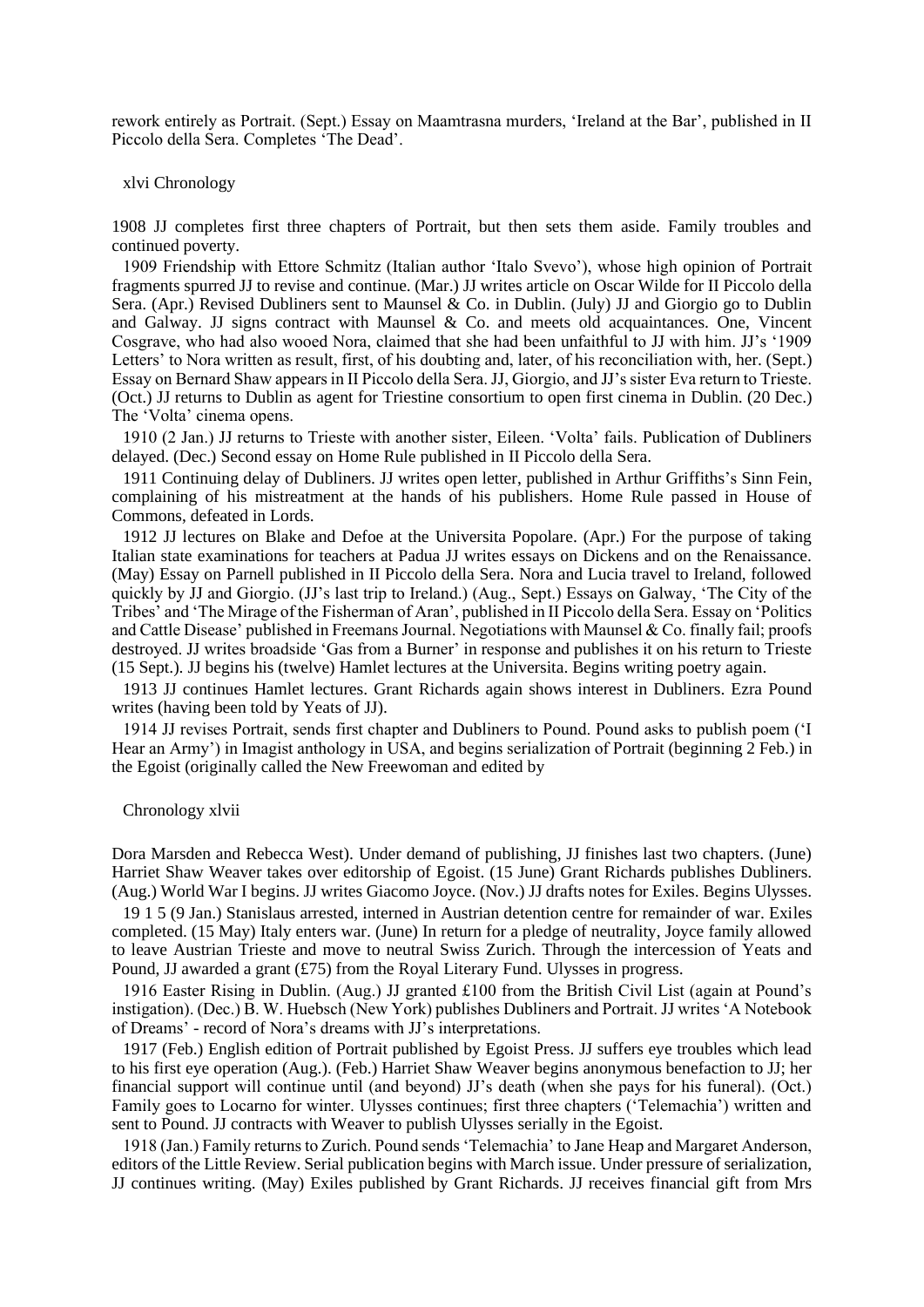Harold McCormick. JJ forms theatrical group, the English Players, with Claud Sykes, and writes programme notes for the plays. First performance: The Importance of Being Earnest. JJ meets Frank Budgen. Further eye troubles. (11 Nov.) Armistice signed. By New Year's Eve, Ulysses drafted through episode 9, 'Scylla and Charybdis'.

1919 (Jan.) Irish War of Independence begins. Publication of Ulysses continues in Little Review. January (first part of 'Lestrygonians') and May (first half of 'Scylla and Charybdis') issues confiscated and burned by US Postal Authorities. Egoist publishes edited versions of four episodes (2, 3, 6, and 10). (7 Aug.) Exiles performed (unsuccessfully) in Munich. Mrs McCormick discontinues financial

# xlviii Chronology

support, ostensibly because JJ refused to be psychoanalysed by her analyst, Carl Jung. (Oct.) Family returns to Trieste.

1920 (June) JJ and Pound meet for the first time. (July) Family moves to Paris. JJ meets Adrienne Monnier and Sylvia Beach, later T. S. Eliot and Wyndham Lewis and, later still, Valery Larbaud. (Sept.) JJ sends first Ulysses 'schema' to Carlo Linati. Ulysses composition and serialization continue. January (second half of 'Cyclops') and July-August (second half of 'Nausicaa') issues of the Little Review confiscated by US Postal Authorities. (20 Sept.) Complaint lodged by the New York Society for the Suppression of Vice, specifically citing 'Nausicaa' issue. What was to be the final Little Review instalment of Ulysses (first part of 'Oxen of the Sun') published in Sept.-Dee. issue.

1921 (Feb.) Editors of Little Review convicted of publishing obscenity; publication ceases. Sylvia Beach offers to publish Ulysses under the imprint of Shakespeare and Company (her Paris bookshop), to be printed in Dijon by Maurice Darantiere, to be funded by advance subscription. JJ agrees. Episodes sent seriatim to printers; JJ continues to compose while also adding to and correcting returned proofs. Manuscript of episode 15, 'Circe', thrown in fire by typist's outraged husband. (29 Oct.) JJ 'completes' ithaca' (last episode to be drafted), continues correction and addition. (7 Dec.) Valery Larbaud delivers lecture on Ulysses at Shakespeare and Company; uses another 'schema' of the book provided by Joyce (the 'Gilbert schema'). (Dec.) Treaty granting southern Ireland dominion status signed, the war having ended in July.

1922 (2 Feb.) First two copies of Ulysses delivered by express train from Dijon in time for celebration of JJ's fortieth birthday. Irish Civil War. (1 Apr.) Nora and children visit Ireland where their train is fired upon by troops. Return to Paris. JJ's eye troubles recur. (Aug.) Family travels to England where JJ meets Harriet Weaver for the first time. (Sept.) Return to Paris and trip to Cote d'Azure.

1923 (Mar.) JJ begins Work in Progress (working title of Finnegans Wake). (May) Irish Civil War ends.

1924 (Apr.) First fragments from Work in Progress published in transatlantic review. French translation of Portrait published.

1927 (June) Instalments of Work in Progress begin to be published in Eugene Jolas's transition. (July) Pomes Penyeach published by Shakespeare and Company.

#### Chronology xlix

1928 Anna Livia Plurabelle published in New York.

1929 (Feb.) French translation of Ulysses published by Adrienne Mon- nier's La Matson des Amis des Livres. Samuel Beckett et al. publish Our Exagmination Round his Factification ... as aide d'explication and defence of Work in Progress. Tales Told of Shem and Shaun published in Paris. Roth's pirated edition of Ulysses published in New York.

1930 Publication of Stuart Gilbert's fames Joyce 's ' Ulysses ', critical study of Ulysses, written with JJ's assistance, llaveth Childers Everywhere published in Paris and New York.

1931 (May) French translation (completed with JJ's assistance) of Anna Livia Plurabelle published in Nouvelle Revue. (4 July) JJ and Nora Barnacle married in London to ensure the inheritance of their children. (29 Dec.) John Joyce dies.

1932 (15 Feb.) Son, Stephen James Joyce, born to Giorgio and Helen Joyce. JJ writes 'Ecce Puer'. Lucia's first breakdown and stay in Maillard clinic. Essay on John Sullivan, 'From a Banned Writer to a Banned Singer', published in the New Statesman and Nation. The Odyssey Press edition of Ulysses, 'specially revised ... by Stuart Gilbert', published in Hamburg.